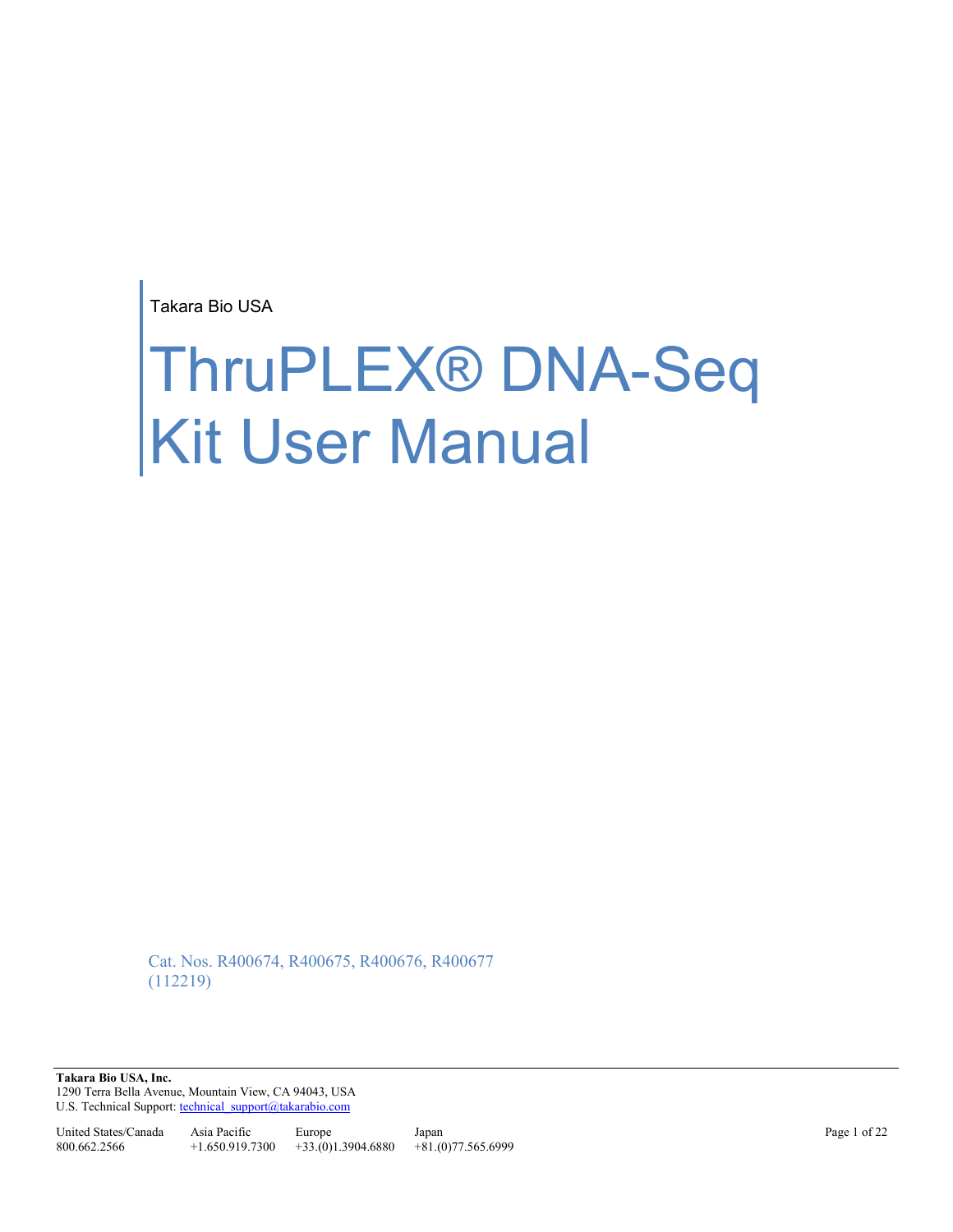# **Table of Contents**

| L.   |  |
|------|--|
| A.   |  |
| B.   |  |
| C.   |  |
| П.   |  |
| III. |  |
| Α.   |  |
| В.   |  |
| C.   |  |
| D.   |  |
| Ε.   |  |
| F.   |  |
| G.   |  |
| Н.   |  |
| Ι.   |  |
| IV.  |  |
| А.   |  |
| В.   |  |
|      |  |

# **Table of Figures**

# **Table of Tables**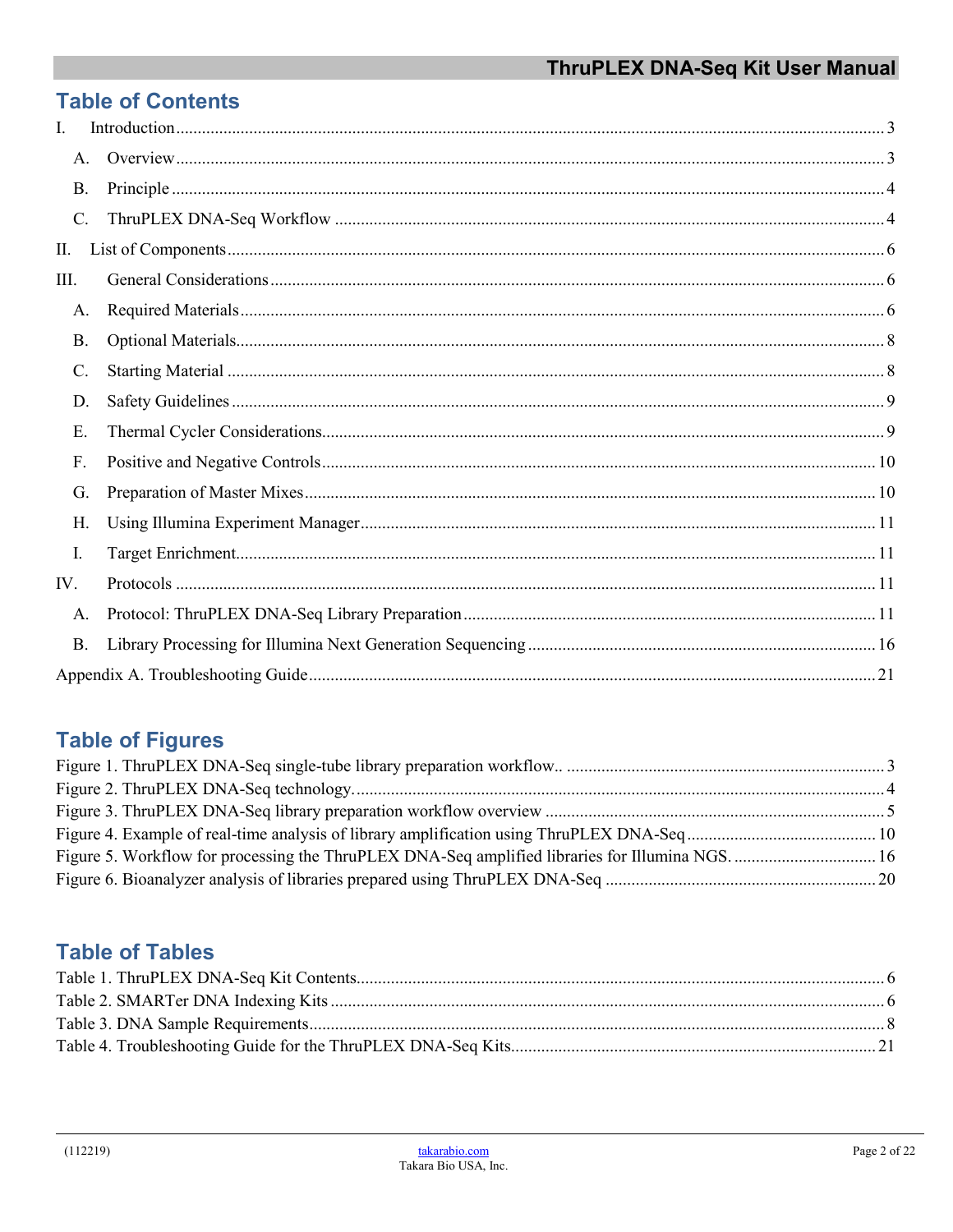# <span id="page-2-1"></span><span id="page-2-0"></span>**I. Introduction**

# **A. Overview**

The ThruPLEX DNA-Seq Kit is designed to provide up to 384 indexed libraries for higher multiplexing capabilities on Illumina® NGS platforms. ThruPLEX DNA-Seq chemistry is engineered and optimized to generate DNA libraries with high molecular complexity from the lowest input amounts. Only 50 pg to 50 ng of fragmented double-stranded DNA is required for library preparation. The entire three-step workflow takes place in a single tube or well in about 2 hours. No intermediate purification steps and no sample transfers are necessary to prevent handling errors and loss of valuable samples. Providing high library diversity, ThruPLEX DNA-Seq libraries excel in target enrichment performance and deliver high-quality sequencing results.

The ThruPLEX DNA-Seq Kit can be combined with multiple DNA Indexing Kits to generate NGS-ready libraries for multiplexing up to 384 samples. Once purified and quantified, the resulting library is ready for Illumina NGS instruments using standard Illumina sequencing reagents and protocols. The kit provides excellent results for high-coverage, deep sequencing such as *de novo* sequencing, whole genome resequencing, whole exome sequencing, and/or other enrichment techniques. It is ideally suited for use in ChIP-seq and with small fragments of DNA such as damaged DNA from formalin-fixed paraffinembedded (FFPE) tissue.



<span id="page-2-2"></span>**Figure 1. ThruPLEX DNA-Seq single-tube library preparation workflow.** The ThruPLEX DNA-Seq workflow consists of three simple steps that take place in the same PCR tube or well, eliminating the need to purify and transfer the sample material.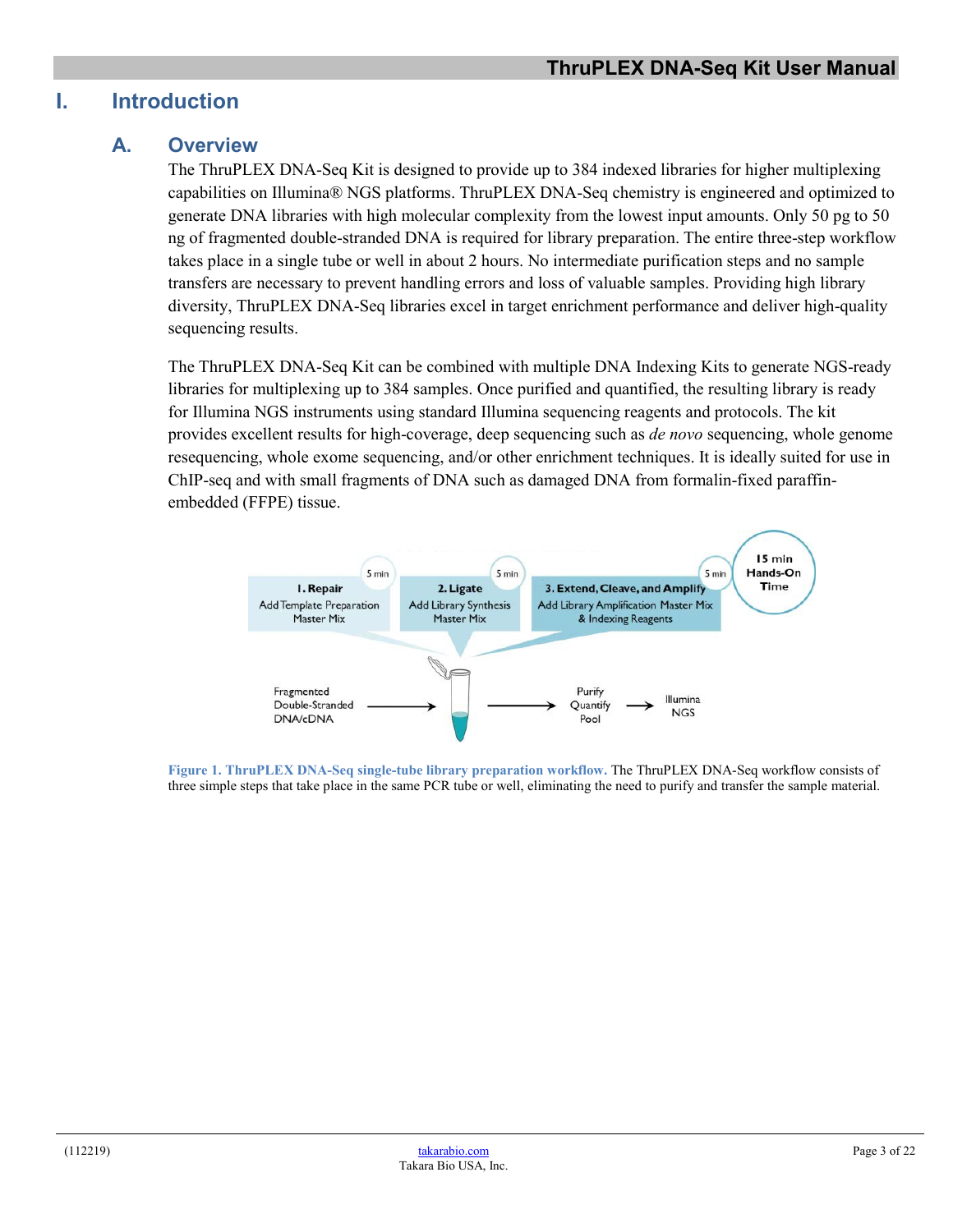# <span id="page-3-0"></span>**B. Principle**

The ThruPLEX DNA-Seq Kit is based on our patented ThruPLEX technology (Figure 2). Unlike other NGS library preparation kits, which are based on ligation of Y-adapters, ThruPLEX uses stem-loop adapters to construct high-quality libraries in a fast and efficient workflow. In the first step, Template Preparation, the DNA is repaired and yields molecules with blunt ends. In the next step, stem-loop adaptors with blocked 5' ends are ligated with high efficiency to the 5' end of the genomic DNA, leaving a nick at the 3' end. The adaptors cannot ligate to each other and do not have single-strand tails, both of which contribute to non-specific background found with many other NGS preparations. In the final step, the 3' ends of the genomic DNA are extended to complete library synthesis, and Illumina-compatible indexes are added through a high-fidelity amplification. Any remaining free adaptors are destroyed. Hands-on time and the risk of contamination are minimized by using a single tube and eliminating intermediate purifications.



**Figure 2. ThruPLEX DNA-Seq technology.** A three-step, single-tube reaction starts with fragmented double-stranded DNA (0.05 ng to 50 ng). Stem-loop adapters are blunt-end ligated to repaired input DNA. These molecules are extended and then amplified to include barcodes using a high-fidelity polymerase, yielding an indexed Illumina NGS library.

# <span id="page-3-2"></span><span id="page-3-1"></span>**C. ThruPLEX DNA-Seq Workflow**

The ThruPLEX DNA-Seq Kit workflow is highly streamlined (Figure 3) and consists of the following three steps:

- **Template Preparation** for efficient repair of the fragmented double-stranded DNA input.
- **Library Synthesis** for ligation of our patented stem-loop adapters.
- **Library Amplification** for extension of the template, cleavage of the stem-loop adaptors, and amplification of the library. Illumina-compatible indexes are also introduced using a high-fidelity, highly-processive, low-bias DNA polymerase.

The three-step ThruPLEX DNA-Seq workflow takes place in a single tube or well and is completed in about 2 hours.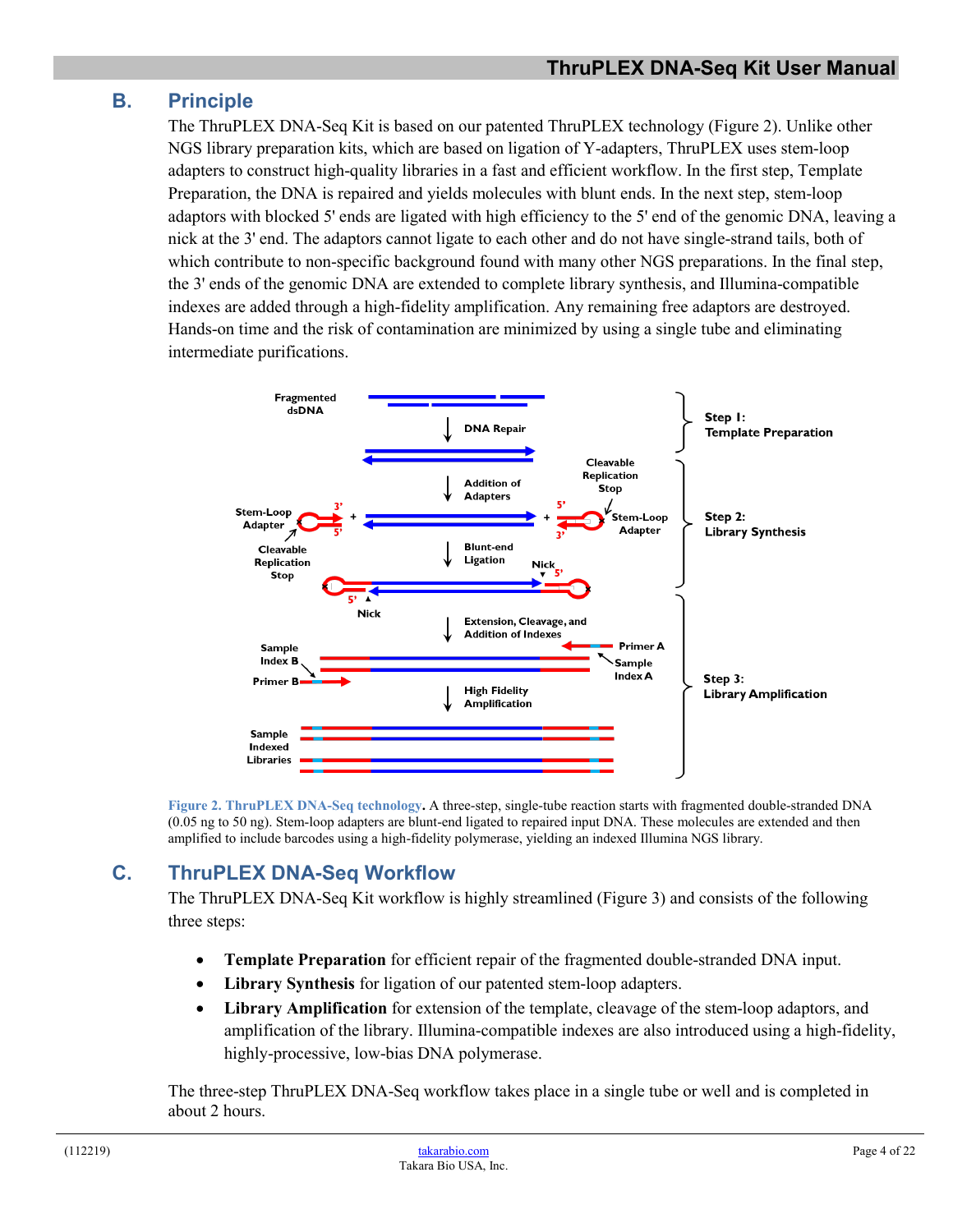

<span id="page-4-0"></span>**Figure 3. ThruPLEX DNA-Seq library preparation workflow overview.** Steps involved in ThruPLEX library preparation for Illumina NGS starting with fragmented DNA.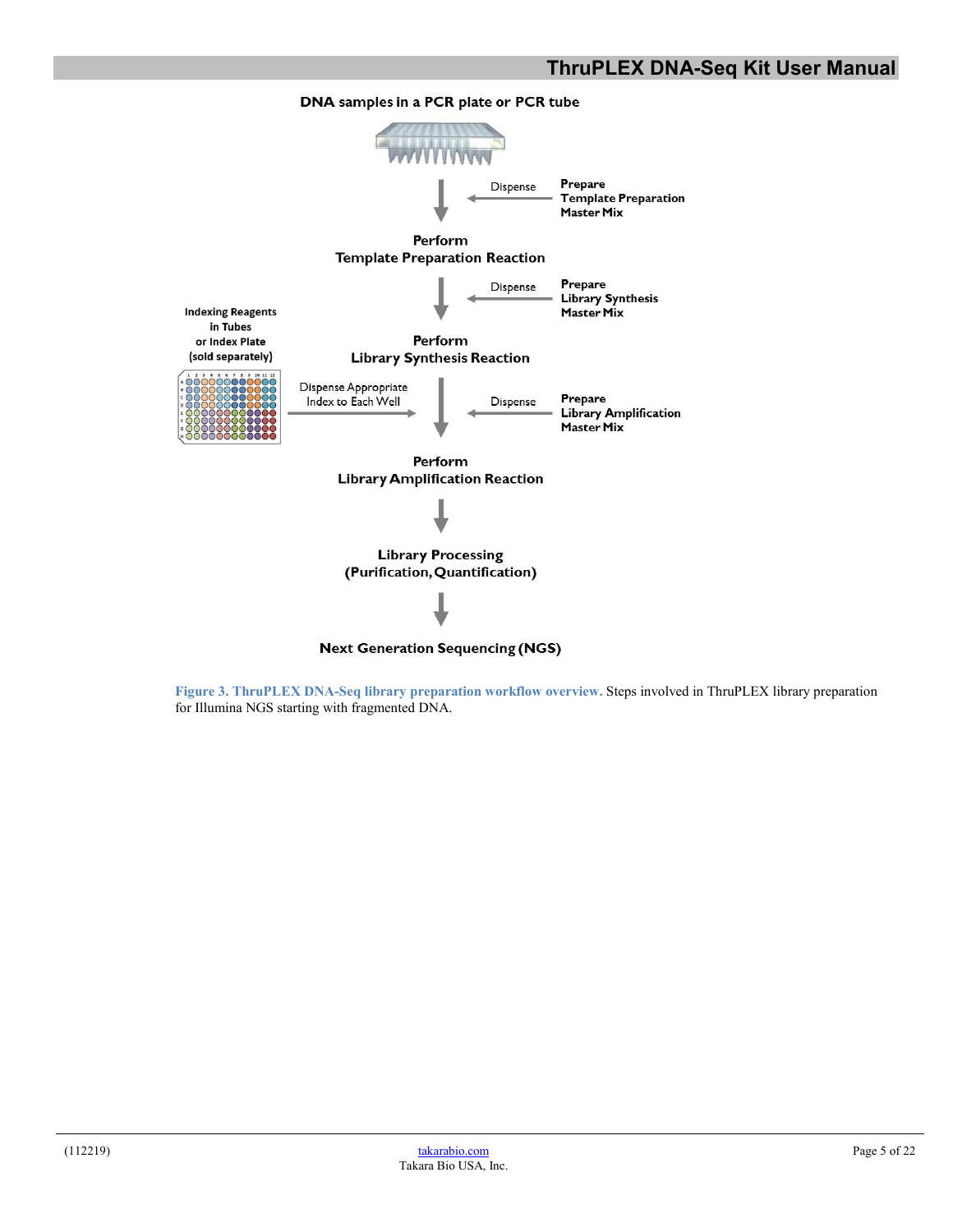# <span id="page-5-0"></span>**II. List of Components**

The ThruPLEX DNA-Seq Kit consists of the following components.

**NOTE:** These components have been specifically designed to work together and are optimized for this particular protocol. Please do not make any substitutions. The substitution of reagents in the kit and/or a modification of the protocol may lead to unexpected results.

Please make sure to spin down tubes to collect all the liquid at the bottom before first use.

<span id="page-5-3"></span>

| <b>Table 1. ThruPLEX DNA-Seq Kit Contents</b> |              |                       |                        |                        |                                       |
|-----------------------------------------------|--------------|-----------------------|------------------------|------------------------|---------------------------------------|
| <b>Name</b>                                   | Cap<br>color | R400674<br>(24 rxns)  | R400675<br>$(48$ rxns) | R400676<br>$(96$ rxns) | R400677<br>(480 rxns)<br>(5X R400676) |
| <b>Template Preparation D Buffer</b>          | Red          | $50$ $\mu$            | $105$ $\mu$            | $205$ $\mu$            | 5 x 205 µl                            |
| Template Preparation D Enzyme                 | Red          | $25$ µl               | $50$ µl                | $105$ µl               | 5 x 105 µl                            |
| <b>Library Synthesis D Buffer</b>             | Yellow       | $25$ $\mu$            | $50$ $\mu$             | $105$ µl               | $5 \times 105$ µl                     |
| Library Synthesis D Enzyme                    | Yellow       | $25$ µ $\overline{ }$ | $50$ $\mu$             | 105 ul                 | 5 x 105 µl                            |
| <b>Library Amplification D Buffer</b>         | Green        | 630 ul                | $1,260$ µl             | $2 \times 1,275 \,\mu$ | 10 x 1,275 µl                         |
| <b>Library Amplification Enzyme</b>           | Green        | $25$ µ                | $50$ $\mu$             | 105 ul                 | 5 x 105 µl                            |
| Nuclease-Free Water                           | Clear        | $500$ $\mu$           | $500$ $\mu$            | $500$ $\mu$            | $5 \times 500$ µl                     |

**IMPORTANT:** The ThruPLEX DNA-Seq Kit is shipped on dry ice and should be stored at –20ºC upon arrival.

# <span id="page-5-2"></span><span id="page-5-1"></span>**III. General Considerations**

## **A. Required Materials**

The following reagents are required but not supplied. These materials have been validated to work with this protocol. Please do not make any substitutions because you may not obtain the expected results.

• Barcoded primers (Single or Dual Index)

The ThruPLEX DNA-Seq Kit is designed for high- or low throughput applications and can be used with single-index or dual-index format barcoded primers for Illumina NGS. The following validated barcoded primers (sold separately) can be used with ThruPLEX DNA-Seq kits:

<span id="page-5-4"></span>**Table 2. SMARTer DNA Indexing Kits**

#### **SMARTer DNA Single Index Kit (Tubes)**

| Kit name    | <b>Number of reactions</b> | Cat. No. |
|-------------|----------------------------|----------|
| 12S Set A   | $96$ rxn                   | R400695  |
| 12S Set $B$ | 96 rxn                     | R400697  |

| Kit name  | <b>Number of reactions</b> | Cat. No. |
|-----------|----------------------------|----------|
| 24U Set A | 48 rxn                     | R400665  |
| 24U Set B | 48 rxn                     | R400666  |
| 24U Set C | 48 rxn                     | R400667  |
| 24U Set D | 48 rxn                     | R400668  |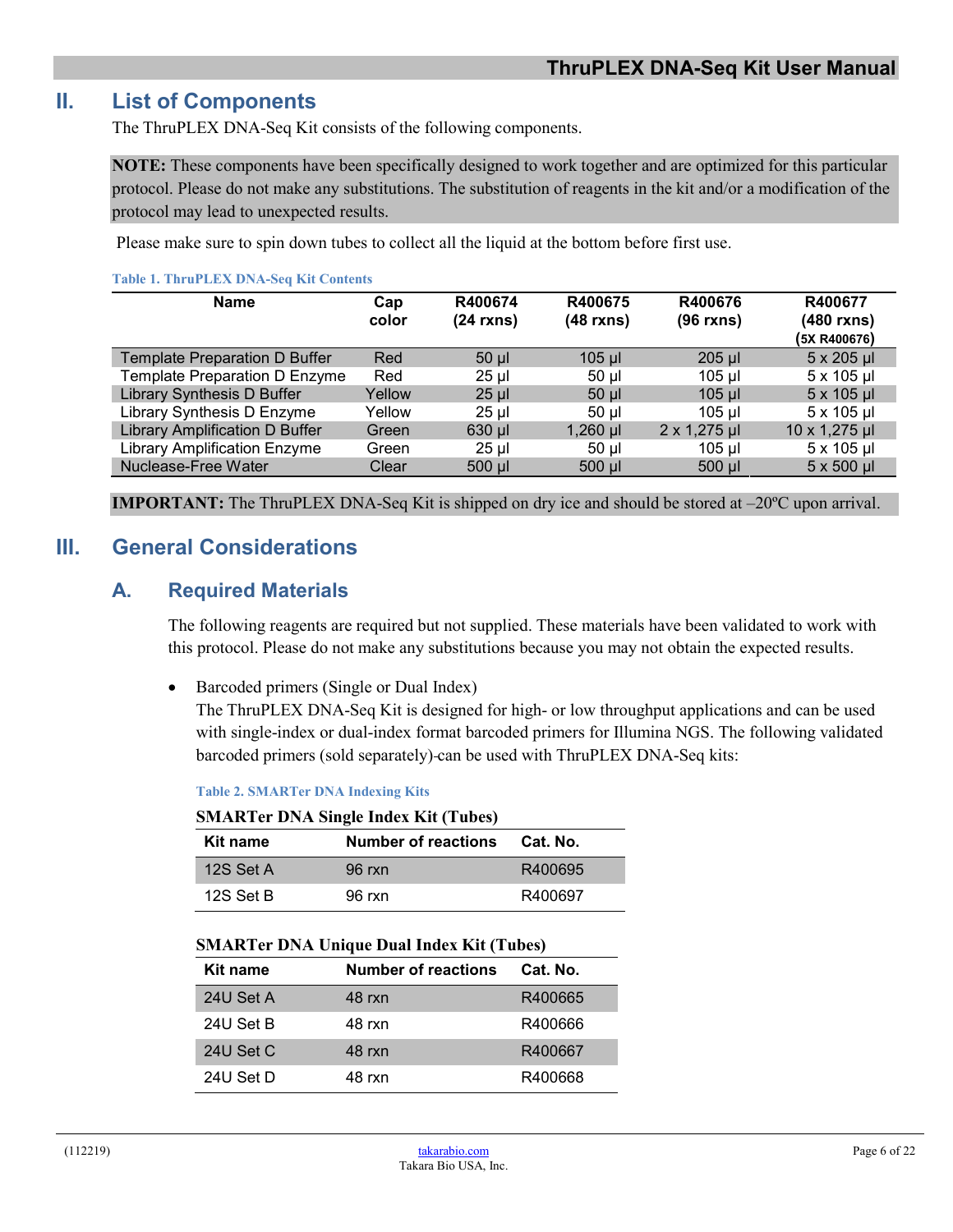| Kit name  | <b>Number of reactions</b> | Cat. No. | Media type |
|-----------|----------------------------|----------|------------|
| 24N       | 48 rxn                     | R400664  | Tubes      |
| 96N Set A | 96 rxn                     | R400660  | Plate      |
| 96N Set B | 96 rxn                     | R400661  | Plate      |
| 96N Set C | 96 rxn                     | R400662  | Plate      |
| 96N Set D | 96 rxn                     | R400663  | Plate      |

**SMARTer DNA HT Dual Index Kit**

Barcoded primers can also be used for low-level multiplexing of a small number of samples. It is important to select unique index combinations that meet Illumina-recommended compatibility requirements. Please refer to Illumina's technical manuals (Index Adapters Pooling Guide, Illumina Document  $# 1000000041074 v02$ , May 2018) for additional information.

- Hot-lid PCR thermal cycler (real-time instrument optional) **NOTE**: See Thermal Cycler Considerations i[n Section](#page-8-1) III.E.
- Centrifuge
- 96-well nuclease-free thin-wall PCR plates or PCR tubes
	- **NOTE**: Select appropriate tubes or plates that are compatible with the thermal cyclers and/or real-time thermal cyclers used. Use appropriate caps or sealing films and seal thoroughly to eliminate evaporation during cycling conditions. Evaporation can reduce robustness and reproducibility of the reactions.
- 1.5-ml low adhesion microcentrifuge tube, natural (USA Scientific, Cat. No. 1415-2600)
- PCR plate seals (if using plates)
- Single-channel pipette:  $10 \mu l$ ,  $20 \mu l$ , and  $200 \mu l$
- Multi-channel pipettes: 20 µl and 200 µl
- Low-binding filter pipette tips:  $10 \mu l$ ,  $20 \mu l$ ,  $200 \mu l$
- Low-binding aerosol barrier tips
- TE buffer [10 mM Tris-HCl (pH 8.0), 0.1 mM EDTA]
- 80%  $(v/v)$  ethanol: freshly made for each experiment
- Magnetic Separator
- Agencourt AMPure XP beads (Beckman Coulter, Cat. No. A63880)

**NOTE:** Agencourt AMPure XP beads need to come to room temperature before the container is opened. Therefore, we strongly recommend aliquoting the beads upon receipt, and then refrigerating the aliquots. Individual tubes can be removed for each experiment, allowing them to come to room temperature more quickly  $(\sim]30 \text{ min}$ . This aliquoting process is also essential for minimizing the chances of bead contamination.

Immediately prior to use, vortex the beads until they are well dispersed. The color of the liquid should appear homogeneous. Confirm that there is no remaining pellet of beads at the bottom of the tube. Mix well to disperse before adding the beads to your reactions. The beads are viscous, so pipette them slowly.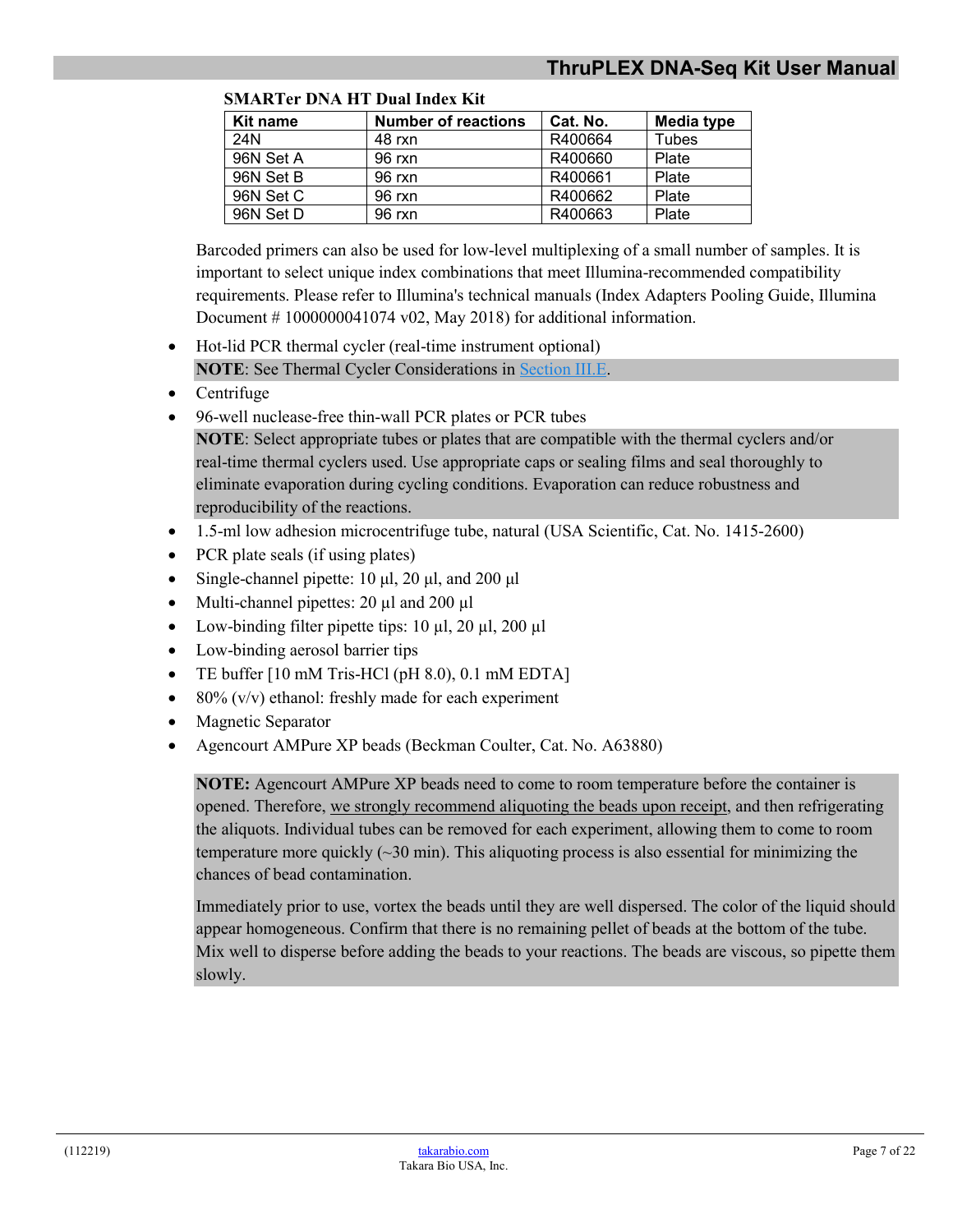# <span id="page-7-0"></span>**B. Optional Materials**

The following reagents are not required but recommended

- Single-donor reference DNA (positive control)
- EvaGreen fluorescent dye, 20X in water (Biotium, Cat. No. 31000-T)
- Calibration Dye (Bio-Rad Laboratories, Cat. No. 170-8780)
- Reference Dye (if necessary by real-time instrument)
- qPCR-based library quantification kit for Illumina NGS libraries: Library Quantification Kit (Takara Bio, Cat. No. 638324)

# <span id="page-7-2"></span><span id="page-7-1"></span>**C. Starting Material**

**Table 3. DNA Sample Requirements**

| <b>DNA Sample Requirements</b> |                                                                                                 |  |  |
|--------------------------------|-------------------------------------------------------------------------------------------------|--|--|
| Nucleic Acid                   | Fragmented double-stranded DNA or cDNA                                                          |  |  |
| Source                         | Cells, plasma, urine, other biofluids, FFPE, tissues,<br>fresh tissues, frozen tissues          |  |  |
| <b>Type</b>                    | Mechanically sheared; enzymatically fragmented;<br>ChIP DNA; low-molecular-weight cell-free DNA |  |  |
| Molecular Weight               | $<$ 1,000 bp                                                                                    |  |  |
| <b>Input Amount</b>            | 50 pg to 50 ng                                                                                  |  |  |
| Input Volume                   | $10 \mu$                                                                                        |  |  |
| Input Buffer                   | ≤10 mM Tris, ≤0.1 mM EDTA                                                                       |  |  |

#### **DNA format**

Fragmented double-stranded DNA (gDNA or cDNA), chromatin immunoprecipitates (ChIP), degraded DNA from sources such as FFPE, plasma, or other biofluids are suitable. This kit is not for use with single-stranded DNA (ssDNA) or RNA.

#### **Input DNA amount**

Input DNA in the range of 50 pg to 50 ng can be used as starting material. For deep Whole Genome Sequencing (WGS) and Whole Exome Sequencing (WES) using human gDNA, FFPE, or plasma DNA, greater than 10 ng of input DNA is recommended to achieve a highly diverse library. For sequencing samples with reduced complexity, such as cDNA, ChIP DNA, bacterial DNA, or targeted genomic regions, lower input amounts (picogram levels) can be used.

#### **Fragment size**

The optimal DNA fragment size is less than 1,000 bp. The ThruPLEX DNA-Seq Kit is a ligation-based technology and adapters added during the process result in an approximately 140-bp increase in the size of each DNA template fragment. Library molecules with shorter inserts (200–300 bp) tend to cluster and amplify more efficiently on the Illumina flow cell. Depending on the application and requirements, the AMPure purification step following the final step (Library Amplification) can be replaced with a sizeselection step to remove unwanted fragments.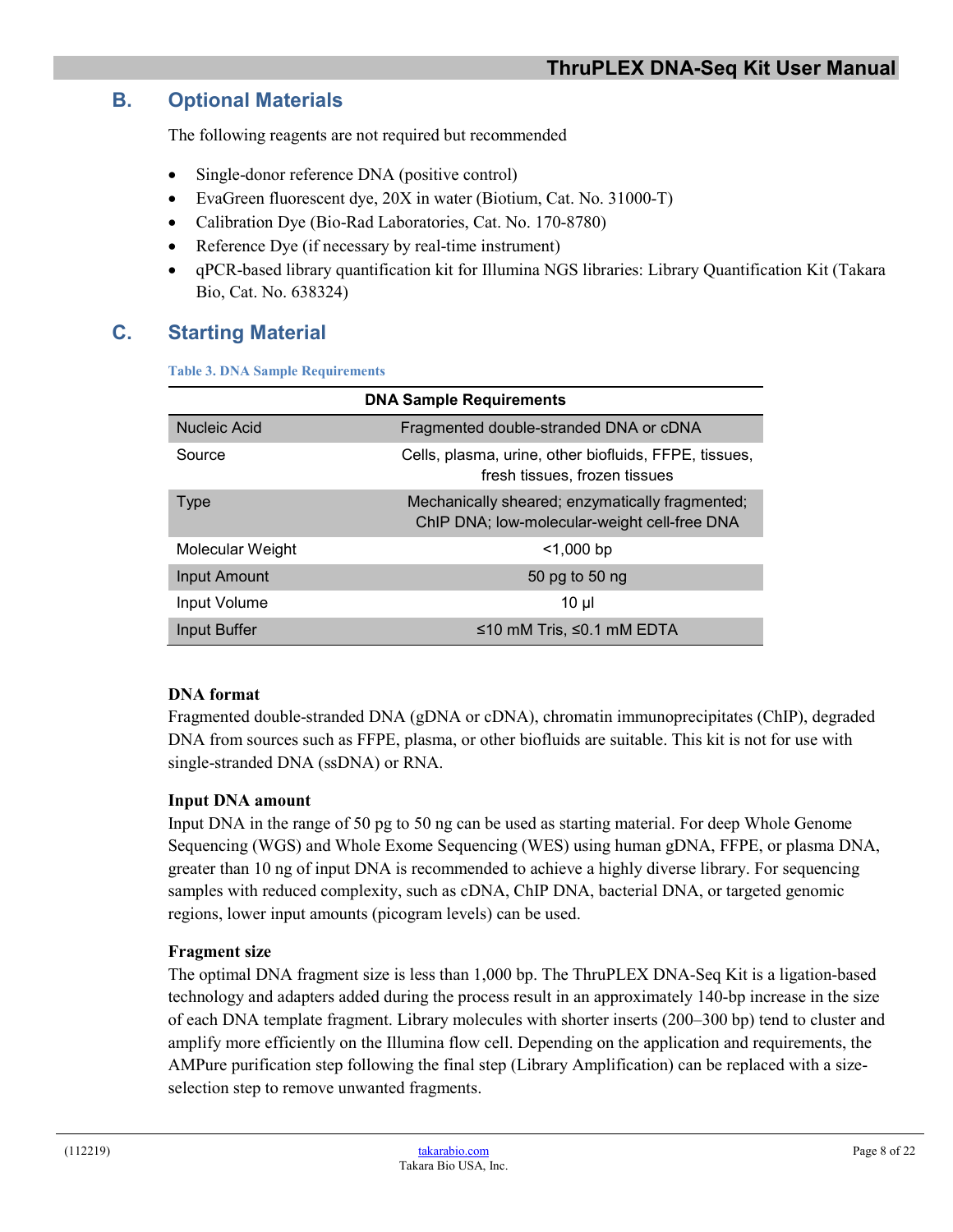#### **Input volume**

The maximum input sample volume is 10 μl. If a sample is in a larger volume, the DNA must be concentrated into 10 μl or less. Alternatively, the sample may be split into 10-μl aliquots; processed in separate tubes, and the corresponding products pooled prior to the purification step preceding sequencing.

#### **Input buffer**

Input DNA must be eluted or resuspended in a low-salt and low-EDTA buffered solution. The preferred buffer is low TE (10 mM Tris, 0.1 mM EDTA, pH 8.0). The concentrations of Tris and EDTA must not exceed 10 mM and 0.1 mM, respectively. Avoid phosphate-containing buffers.

# <span id="page-8-0"></span>**D. Safety Guidelines**

Follow standard laboratory safety procedures and wear a suitable lab coat, protective goggles, and disposable gloves to ensure personal safety as well as to limit potential cross-contaminations during the sample preparation and subsequent amplification reactions. For more information, please refer to the appropriate Material Safety Data Sheets (MSDS) available online at [takarabio.com.](http://www.takarabio.com/)

# <span id="page-8-1"></span>**E. Thermal Cycler Considerations**

#### **Thermal cycling and heated lid**

Use a thermal cycler equipped with a heated lid that can handle 50-µl reaction volumes. Set the temperature of the heated lid to  $101^{\circ}$ C– $105^{\circ}$ C to avoid sample evaporation during incubation and cycling.

#### **Thermal cycler ramp rates**

We recommend a ramp rate of  $3^{\circ}$ C/s– $5^{\circ}$ C/s; higher ramp rates are not recommended and could impact the quality of the library.

#### **Monitoring amplification during the Library Amplification Reaction**

Amplification can be monitored using a real-time thermal cycler with the addition of fluorescent dyes (not provided with the kit, see Optional Materials in [Section](#page-7-0) III.B) to the reaction (Figure 4). If a regular thermal cycler is used instead, there is no need to add the dyes; use an appropriate amount of nucleasefree water to prepare the Library Amplification Master Mix. In the absence of real-time monitoring, library amplification can be analyzed by gel or by analysis of an aliquot of the library using the Agilent Bioanalyzer (see Library Quantification, [Section](#page-15-2) IV.B.2).

Depending on the real-time instrument used, select an appropriate calibration dye and mix with EvaGreen dye to prepare the dye mix (see Library Amplification Step, [Section](#page-12-0) IV.A.3). For some real-time instruments, calibration dye may not be needed; please refer to the real-time thermal cycler instrument's manual.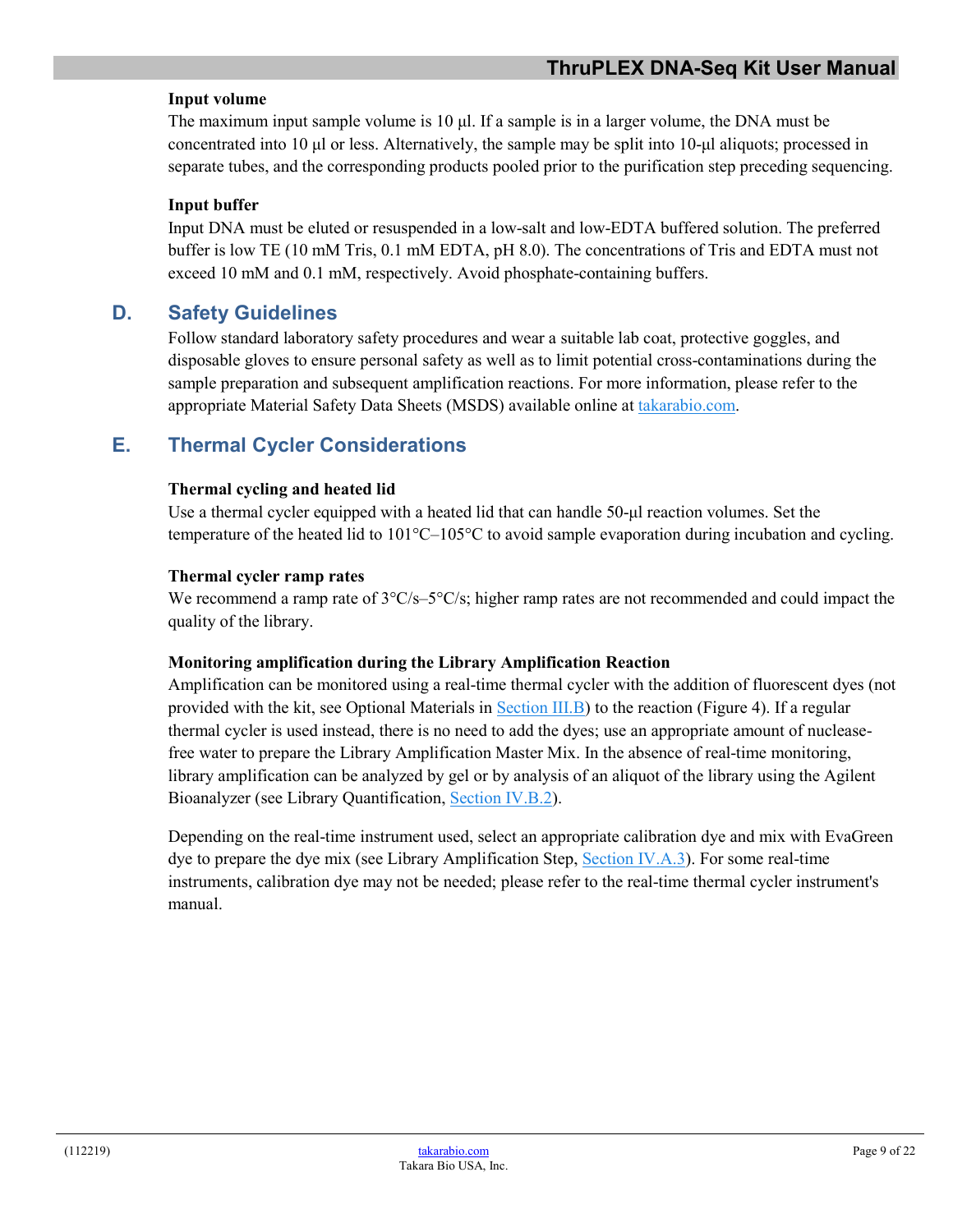# **ThruPLEX DNA-Seq Kit User Manual**



<span id="page-9-2"></span>**Figure 4. Example of real-time analysis of library amplification using ThruPLEX DNA-Seq.** A typical real-time amplification analysis of libraries prepared with the ThruPLEX DNA-Seq Kit using 20 ng, 2 ng, or 200 pg of Covaris-sheared human DNA (GM 10851, Coriell Institute, 200 bp) relative to a No Template Control (NTC). Results were obtained using a CFX96 Touch Real-Time PCR Detection System (Bio-Rad Laboratories) with EvaGreen as the dye for detection and fluorescein as the calibration dye. The red line marks the midpoint of the linear phase of the amplification curves and is used to determine the optimal number of amplification cycles at Stage 5 of the Library Amplification Reaction (Section IV.A). It is recommended to stay within one cycle above or below the optimal number of cycles. For example, for a 2-ng input, the optimal number of amplification cycles is  $10 \pm 1$  cycles or 9 to 11 cycles. The Relative Fluorescence Unit (RFU) values on the y-axis may vary based on the instrument used.

# <span id="page-9-0"></span>**F. Positive and Negative Controls**

Include appropriate positive and negative controls in the experimental design to help verify that reactions proceed as expected.

A suitable positive control (reference DNA) is Covaris-sheared purified genomic DNA (200–300 bp) of comparable input amount. Always prepare fresh dilutions of reference DNA. Include a negative control (No Template Control, NTC) with low TE buffer (10 mM Tris, 0.1 mM EDTA, pH 8.0) or nuclease-free water.

The positive control and experimental samples should perform equivalently, while the NTC should not amplify.

# <span id="page-9-1"></span>**G. Preparation of Master Mixes**

A master mix with appropriate buffers and enzymes must be prepared fresh at each workflow step based on the number of reactions to be performed. Prepare  $\sim$  5% excess of each master mix to allow for pipetting losses.

- 1. Transfer enzymes onto ice just prior to use and centrifuge briefly to collect contents at the bottom of the tube prior to use.
- 2. Thaw the buffers, vortex briefly, and centrifuge prior to use.
- 3. Keep all the components and master mixes on ice.
- 4. Once the master mix is prepared, thoroughly mix the contents several times with a pipette while avoiding introduction of air bubbles, and briefly centrifuge prior to dispensing into the PCR plate or tube(s).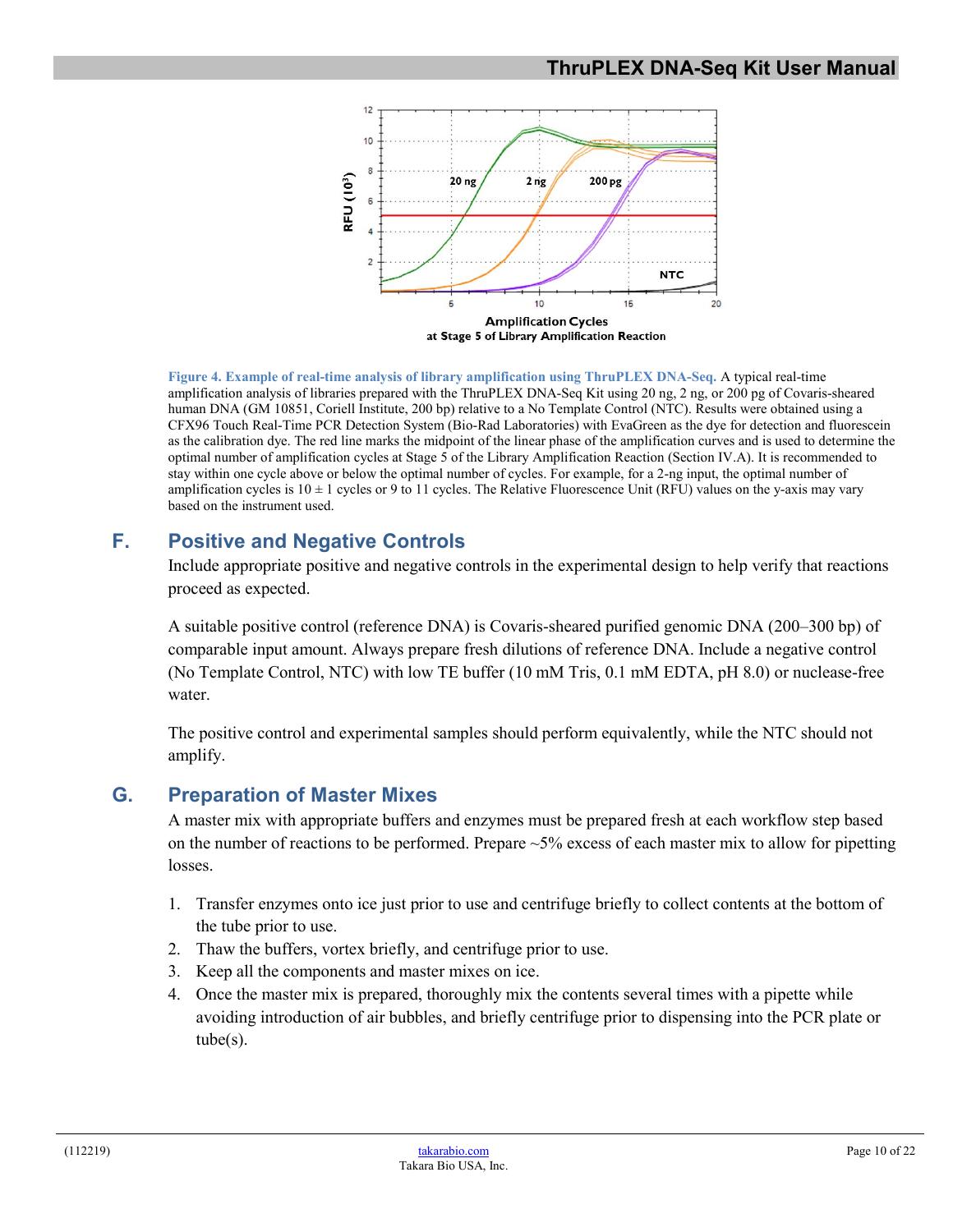# <span id="page-10-0"></span>**H. Using Illumina Experiment Manager**

Make sure the latest version of the Illumina Experiment Manager (IEM) is installed (Version 1.15 or later). Prior to starting the ThruPLEX DNA-Seq Library Preparation Protocol [\(Section](#page-10-3) IV.A), create a Sample Sheet in the IEM to select and validate appropriate indexes to use in your experiments. Refer to the Index Adapters Pooling Guide for additional information (Illumina, Document No. 100000004107 v02, 2018).

# <span id="page-10-1"></span>**I. Target Enrichment**

ThruPLEX DNA-Seq is compatible with the major exome and target enrichment products, including Agilent SureSelectXT, XT2 and QXT, Roche NimbleGen SeqCap EZ, IDT xGEN Lockdown Probes, and the Illumina Nextera Rapid Capture Exome Enrichment Kit. ThruPLEX DNA-Seq target enrichment protocols can be accessed through the Learning Center at [takarabio.com.](https://www.takarabio.com/)

# <span id="page-10-3"></span><span id="page-10-2"></span>**IV. Protocols**

# **A. Protocol: ThruPLEX DNA-Seq Library Preparation**

#### **1. Template Preparation Step**

#### **Template Preparation Reagents**

| Reagent                              | <b>Cap Color</b> |  |
|--------------------------------------|------------------|--|
| <b>Template Preparation D Buffer</b> | Red              |  |
| Template Preparation D Enzyme        | Red              |  |

**NOTE**: Assemble all reactions in thin-wall 96-well PCR plates or PCR tube(s) compatible with the thermal cycler and/or real-time thermal cycler used.

- 1. Prepare samples as described below:
	- **Samples:** Dispense 10 µ of fragmented doubled-stranded DNA into each PCR tube or well of a PCR plate.
	- **Positive control reactions using reference DNA:** If necessary, assemble reactions using 10 μl of a reference gDNA (e.g., Covaris-fragmented DNA, 200–300 bp average size) at an input amount comparable to the samples.
	- **Negative control reactions/No Template Controls (NTCs):** If necessary, assemble NTCs with 10 μl of nuclease-free water or TE buffer (e.g., 10 mM Tris, 0.1 mM EDTA, pH 8.0).

**NOTE**: The maximum volume of DNA cannot exceed 10 μl.

2. Prepare **Template Preparation D Master Mix** as described in the table below for the desired number of reactions. Mix thoroughly with a pipette. Keep on ice until used:

> 2 µl Template Preparation D Buffer 1 µl Template Preparation D Enzyme 3 µl Total Volume

**NOTE:** Prepare 5% excess to allow for pipetting losses.

3. Assemble the **Template Preparation Reaction Mixture** as shown in the table below. To each 10 μl sample from Step 1 above, add 3 μl of the **Template Preparation Master Mix**.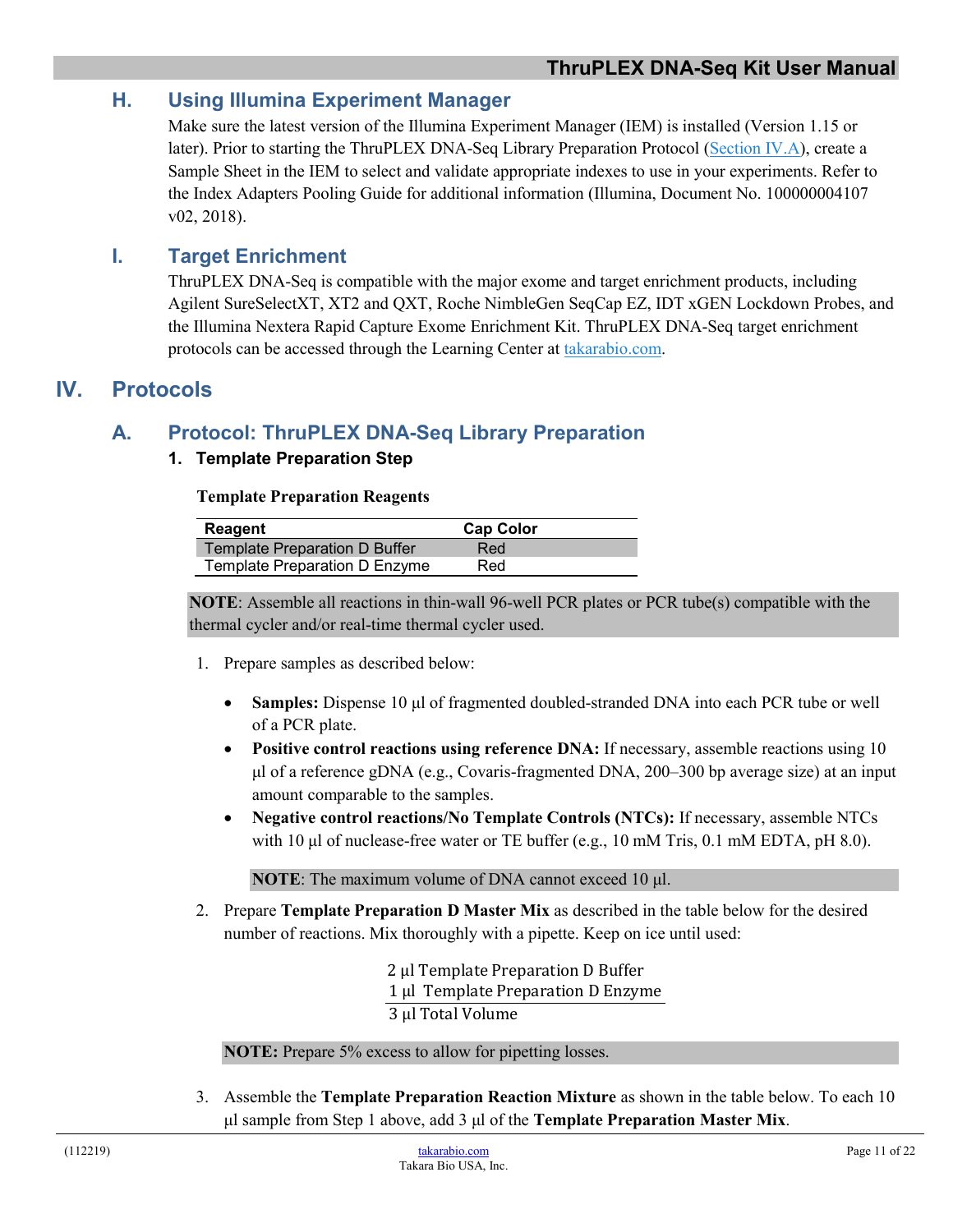10 µl Sample 3 µl Template Preparation D Master Mix 13 µl Total Volume

- 4. Mix thoroughly with a pipette. Avoid introducing air bubbles.
- 5. Seal the PCR plate using an appropriate sealing film or tightly cap the tube(s).
- 6. Centrifuge briefly to ensure the entire volume of the reaction is collected at the bottom of each well.
- 7. Place the plate or tube(s) in a thermal cycler with heated lid set to  $101-105^{\circ}$ C. Perform the **Template Preparation Reaction** using the conditions in the table below:

| <b>Template Preparation Reaction</b> |                      |  |
|--------------------------------------|----------------------|--|
| <b>Temperature</b>                   | Time                 |  |
| 22°C                                 | $25 \text{ min}$     |  |
| $55^{\circ}$ C                       | $20 \text{ min}$     |  |
| $\Delta^\circ$ C                     | Hold for $\leq$ 2 hr |  |

- 8. After the thermal cycler reaches  $4^{\circ}$ C, remove the plate or tube(s) and centrifuge briefly.
- 9. Proceed to the **Library Synthesis Step.**

**NOTE**: Following the Template Preparation Step, continue to Library Synthesis Step in the same plate or tube(s).

#### **2. Library Synthesis Step**

**Library Synthesis Reagents** 

| <b>Reagent</b>                    | <b>Cap Color</b> |
|-----------------------------------|------------------|
| <b>Library Synthesis D Buffer</b> | Yellow           |
| Library Synthesis D Enzyme        | Yellow           |

#### **Library Synthesis Protocol**

1. Prepare **Library Synthesis D Master Mix** as described in the table below for the desired number of reactions. Mix thoroughly with a pipette. Keep on ice until used:

> 1 µl Library Synthesis D Buffer 1 µl Library Synthesis D Enzyme 2 µl Total Volume

**NOTE:** Prepare 5% excess to allow for pipetting losses.

- 2. Remove the seal on the plate or open the tube(s).
- 3. Assemble the **Library Synthesis Reaction Mixture** as shown in the table below. To each well or tube, add 2 μl of the **Library Synthesis D Master Mix**.

13 µl Template Preparation Reaction Product 2 µl Library Synthesis D Master Mix 15 µl Total Volume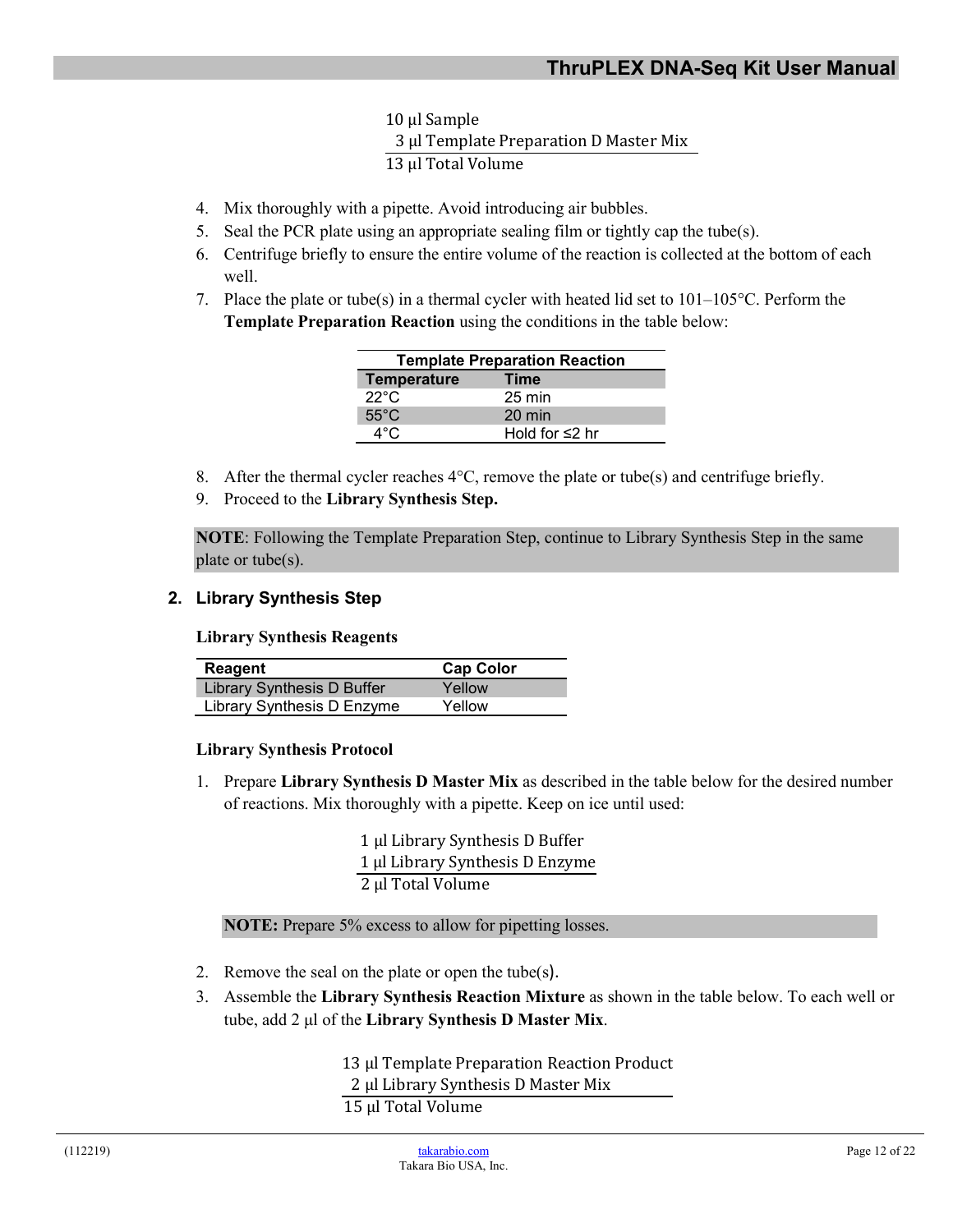- 4. Mix thoroughly with a pipette.
- 5. Seal the PCR plate using an appropriate sealing film or tightly cap the tube(s).
- 6. Centrifuge briefly to collect the contents at the bottom of each well or tube. Return the plate or tube(s) to the thermal cycler with heated lid set to  $101^{\circ}C-105^{\circ}C$ . Perform the **Library Synthesis Reaction** using the conditions in the table below:

| <b>Library Synthesis Reaction</b> |                        |  |
|-----------------------------------|------------------------|--|
| Temperature                       | Time                   |  |
| 22°C                              | $40 \text{ min}$       |  |
| $4^{\circ}$ C.                    | Hold for $\leq 30$ min |  |

- 7. After the thermal cycler reaches  $4^{\circ}$ C, remove the plate or tube(s) and centrifuge briefly.
- 8. Proceed to the **Library Amplification Step.**

**NOTE**: Following the Library Synthesis Step, continue the Library Amplification Reaction in the same plate or tube(s) maintained at 4°C.

#### <span id="page-12-0"></span>**3. Library Amplification Step**

Multiple stages occur during the Library Amplification Reaction (see table in Step 8 below). During Stage 1 and Stage 2, the stem-loop adapters are extended and cleaved. **Proper programming of the thermal cycler is critical for these first two steps to be completed correctly, with no denaturation step occurring until Stage 3.** Illumina-compatible indexes are incorporated into the template library in Stage 4 using four amplification cycles. In Stage 5, the resulting template is amplified; the number of cycles required at this stage is dependent on the amount of input DNA used. Samples are cooled to  $4^{\circ}$ C in Stage 6, after which they are pooled and purified or stored at  $-20^{\circ}$ C.

#### **NOTE**: Indexed primers sold separately.

#### **Selection of the optimal number of cycles for library amplification (▲ Stage 5):**

The number of PCR cycles required at Stage 5 of the Library Amplification Reaction is dependent on the amount of input DNA and thermal cycler used. Use the table below as a guide for selecting the number of PCR cycles.

| ▲ Stage 5 Amplification Guide |                                                                       |  |
|-------------------------------|-----------------------------------------------------------------------|--|
| <b>Input DNA</b>              | <b>Number of cycles</b><br>required to generate<br>300-700 ng library |  |
| 50 ng                         | $6 - 8$                                                               |  |
| 20 <sub>ng</sub>              | $7 - 8$                                                               |  |
| 10 <sub>ng</sub>              | $7 - 8$                                                               |  |
| 5 <sub>ng</sub>               | $7 - 9$                                                               |  |
| 2 ng                          | $8 - 10$                                                              |  |
| 1 $ng$                        | $11 - 12$                                                             |  |
| 0.2 <sub>ng</sub>             | $14 - 15$                                                             |  |
| $0.05$ ng                     | $15 - 16$                                                             |  |

• **Optimization experiment:** Performing an optimization experiment to identify the appropriate number of PCR cycles needed is recommended. Use the desired amount of input DNA and allow the library amplification reaction to reach a plateau. Determine the optimal number of amplification cycles by constructing PCR curves and identifying the midpoint of the linear phase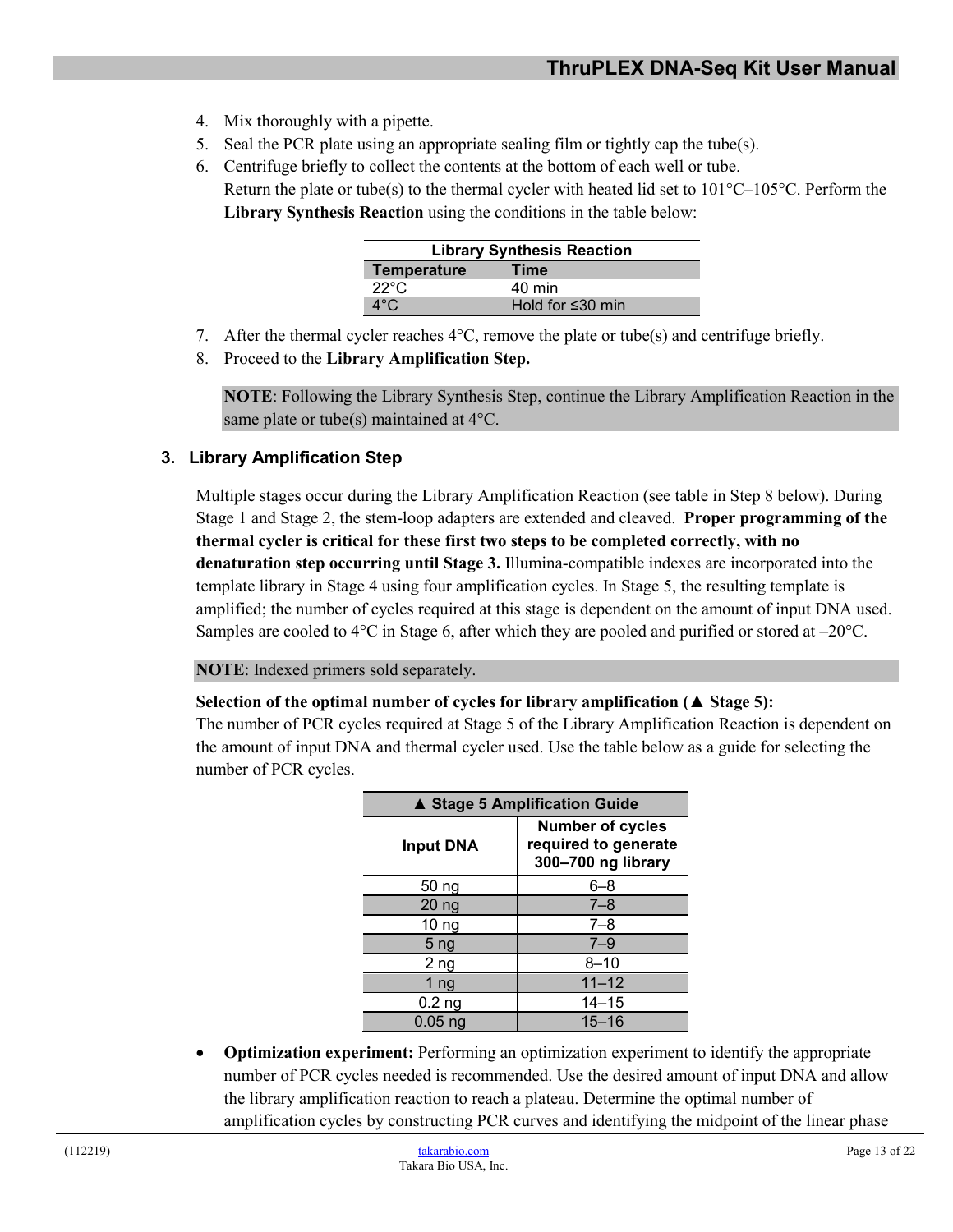as illustrated in Figure 4. Use the optimal amplification cycle number in the actual experiment for sequencing.

• **Yield:** The amount of amplified library can range from 100 ng to 1 μg depending upon many variables including sample type, fragmentation size, and thermal cycler used. When starting with Covaris-fragmented reference DNA with an average size of 200 bp and following the recommended number of amplification cycles, the typical yields range from 300 ng to 700 ng.

**NOTE**: Over-amplification could result in higher rate of PCR duplicates in the library.

#### **Library Amplification Reagents**

| Reagent                             | <b>Cap Color</b> |  |
|-------------------------------------|------------------|--|
| Library Amplification D Buffer      | Green            |  |
| <b>Library Amplification Enzyme</b> | Green            |  |
| Nuclease-Free Water                 | Clear            |  |
| Fluorescent Dyes (optional)         |                  |  |
| Indexing Reagents (sold separately) |                  |  |

#### **Library Amplification Protocol**

- 1. Prepare the Indexing Reagents described below:
	- Remove the Indexing Reagents from freezer and thaw for 10 min on the bench top.
	- Mix and spin the Indexing Reagents in a tabletop centrifuge to collect contents at the bottom of the well.
- 2. Prepare **Library Amplification D Master Mix** as described in the table below for the desired number of reactions. Mix thoroughly with a pipette. Keep on ice until used:

25 ul Library Amplification D Buffer µl Library Amplification Enzyme µl Nuclease − Free Water (or fluorescent dyes ∗) µl Total Volume

#### **NOTES**:

- Prepare 5% excess to allow for pipetting losses.
- **If monitoring in real-time:** \*Fluorescent dyes (for detection and optical calibration) are added when monitoring amplification in real time during cycling. Please refer to the real-time PCR instrument's user manual for calibration dye recommendations. The volume of detection and calibration dyes plus nuclease-free water should not exceed 4 μl. *Example:*

 Mix 90 μl of 20X EvaGreen dye (Biotium, Cat. No. 31000-T, EvaGreen Dye, 20X in water) with 10 μl of 1:500 dilution of Fluorescein (Bio-Rad Laboratories, Cat. No. 170-8780, Fluorescein Calibration Dye). Add 2.5 μl of this mix and 1.5 μl of nuclease-free water per reaction to prepare the Library Amplification Master Mix.

- **If not monitoring in real-time:** If a regular thermal cycler is used, there is no need to add the dyes; use 4 μl of nuclease-free water per reaction in the Library Amplification Master Mix.
- 3. Remove the seal on the PCR plate or open the tube(s).
- 4. Add 30 μl of the **Library Amplification D Master Mix** to each well or tube.
- 5. Add 5 μl of the appropriate Indexing Reagent to each well or tube: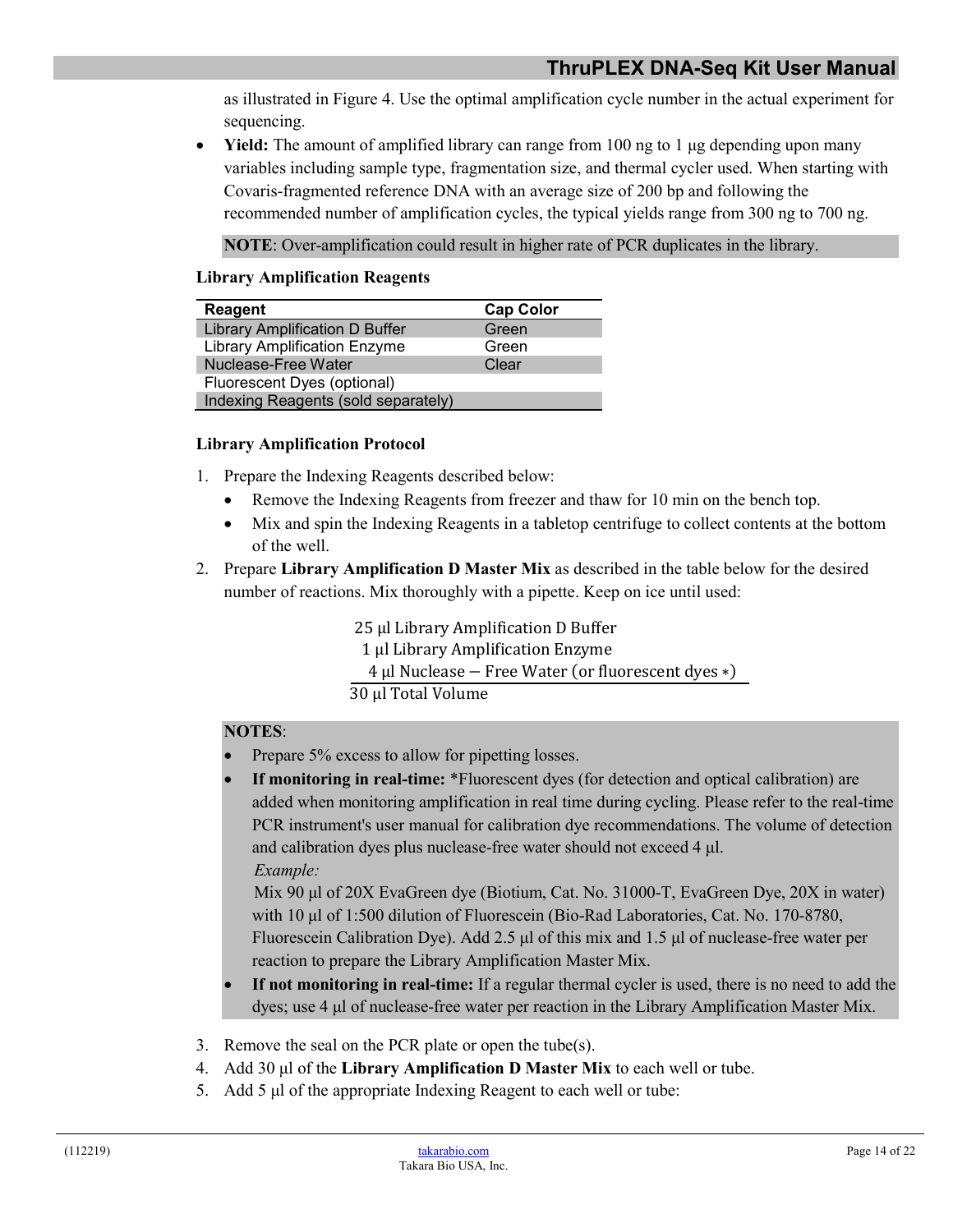µl Library Synthesis Reaction Product µl Library Amplification D Master Mix µl Indexing reagent µl Total Volume

If using Index Plate:

- Thoroughly wipe the Index Plate foil seal with 70% ethanol and allow it to dry to prevent cross-contamination.
- Make sure the two corner notches of the Index Plate are on the left, and the barcode label on the long side of the Index Plate is facing you.
- Use a clean pipet tip to pierce the seal above the specific Indexing Reagent on the Index Plate; discard the tip used for piercing.
- Use a clean pipet tip to collect 5 μl of the Indexing Reagent and add to the reaction mixture.
- 6. Mix thoroughly with a pipette. Avoid introducing excessive air bubbles.
- 7. Seal the PCR plate using an appropriate sealing film or tightly cap the tube(s) and centrifuge briefly to collect the contents at the bottom of each well or tube.

**NOTE**: Use optical sealing film or caps if a real-time thermal cycler is used.

8. Return the plate or tube(s) to the thermal cycler with heated lid set to  $101-105\textdegree C$ . Perform the **Library Amplification Reaction** using the conditions in the table below.

**CAUTION**: Ensure that the thermal cycler does not have a denaturing step programmed until Stage 3.

| <b>Library Amplification Reaction</b>                                              |              |                 |                   |                                   |
|------------------------------------------------------------------------------------|--------------|-----------------|-------------------|-----------------------------------|
|                                                                                    | <b>Stage</b> | Temperature     | Time              | # Cycles                          |
| <b>Extension &amp;</b>                                                             |              | $72^{\circ}$ C  | 3 min             |                                   |
| Cleavage                                                                           | 2            | $85^{\circ}$ C  | 2 min             |                                   |
| <b>Denaturation</b>                                                                | 3            | $98^{\circ}$ C  | 2 min             |                                   |
| <b>Addition of</b>                                                                 |              | $98^{\circ}$ C  | 20 <sub>sec</sub> |                                   |
| <b>Indexes</b>                                                                     | 4            | $67^{\circ}$ C  | 20 sec            |                                   |
|                                                                                    |              | $72^{\circ}$ C  | 40 sec            |                                   |
| Library                                                                            | 5            | $98^{\circ}$ C  | 20 <sub>sec</sub> | 6-16 (see ▲ Stage 5 Amplification |
| <b>Amplification</b>                                                               |              | $72^{\circ}$ C* | 50 <sub>sec</sub> | Guide)                            |
|                                                                                    | 6            | $4^{\circ}$ C   | <b>Hold</b>       |                                   |
| *Acquire fluorescence data at this step, if monitoring amplification in real-time. |              |                 |                   |                                   |

| ▲ Stage 5 Amplification Guide |                                                                       |  |
|-------------------------------|-----------------------------------------------------------------------|--|
| <b>Input DNA</b>              | <b>Number of cycles</b><br>required to generate<br>300-700 ng library |  |
| 50 ng                         | $6 - 8$                                                               |  |
| 20 <sub>ng</sub>              | $7 - 8$                                                               |  |
| 10 <sub>ng</sub>              | $7 - 8$                                                               |  |
| 5 <sub>ng</sub>               | $7 - 9$                                                               |  |
| 2 ng                          | $8 - 10$                                                              |  |
| 1 ng                          | $11 - 12$                                                             |  |
| $0.2$ ng                      | $14 - 15$                                                             |  |
| $0.05$ ng                     | $15 - 16$                                                             |  |

9. Remove the PCR plate or tube(s) from the thermal cycler and centrifuge briefly to collect the contents at the bottom of each well.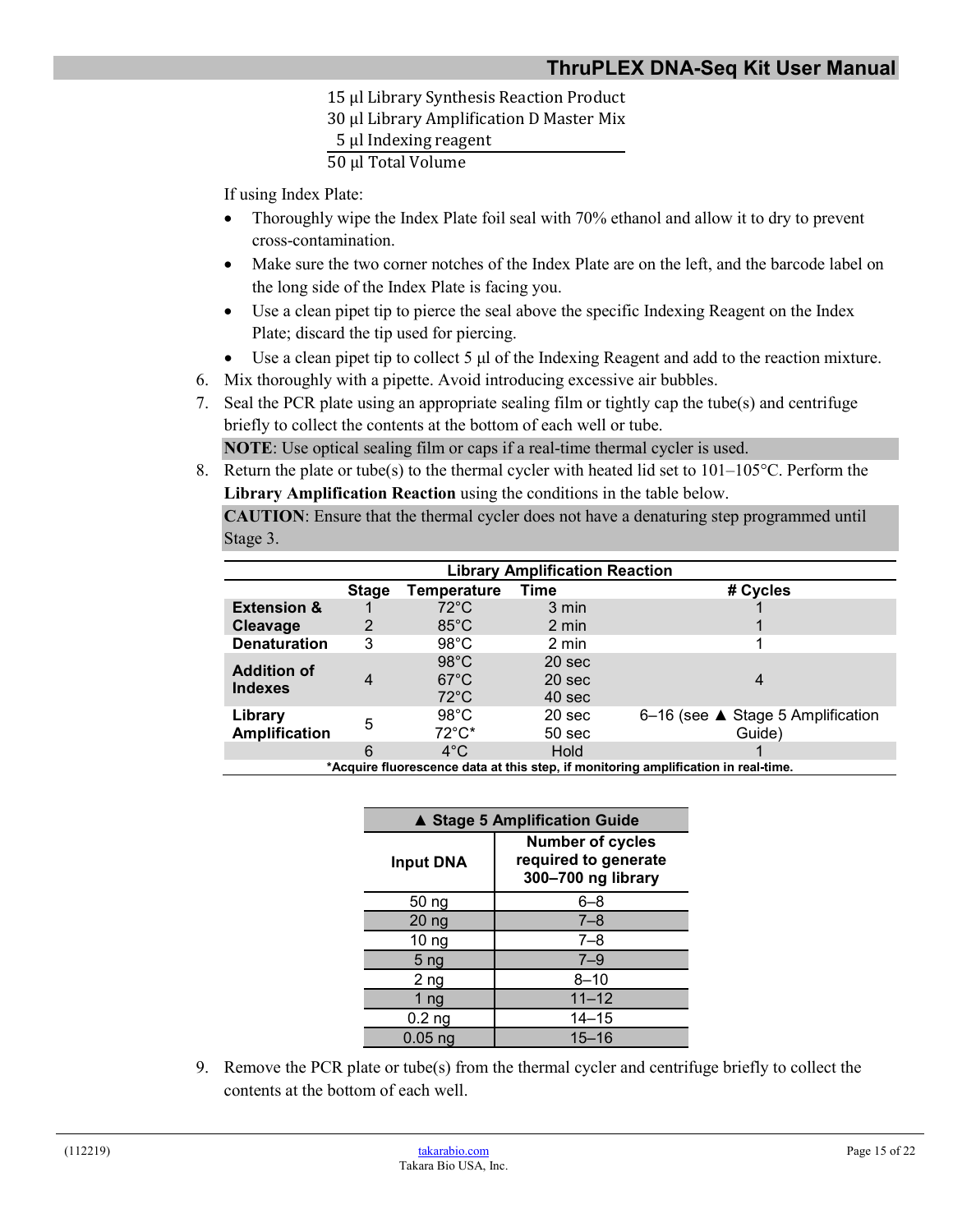**NOTE**: At this stage, samples can be processed for Next Generation Sequencing (NGS) immediately or stored frozen at –20°C for later processing. For instructions and recommendations on library pooling, purification, quantification, and sequencing, please refer to **Section IV.B**.

# <span id="page-15-0"></span>**B. Library Processing for Illumina Next Generation Sequencing 1. Overview**

This section contains guidelines for processing ThruPLEX DNA-Seq libraries for Illumina NGS. In some cases, recommended protocols are listed (Library Purification by AMPure XP beads) while in others, general guidelines and manufacturer's instructions are referred to. For more information, contact technical support at [techUS@takarabio.com.](mailto:techUS@takarabio.com)

Libraries prepared from each sample will contain the specific indexes selected at the time of the amplification. Follow the recommended workflow (solid arrows) in Figure 5 to process the libraries for Illumina NGS. Alternative workflow paths (dashed arrows) may be followed as needed. If libraries are prepared from similar samples with equivalent input amounts, then an equal volume of each individual uniquely indexed library can be pooled into one tube for further processing. This "pooled" library is then purified using AMPure XP to remove unincorporated primers and other reagents. Once purified, the library should be quantified accurately prior to NGS to ensure efficient clustering on the Illumina flow cell. Instructions and recommendations on library pooling, purification, quantification, and sequencing are described in the following sections.



<span id="page-15-2"></span><span id="page-15-1"></span>**Figure 5. Workflow for processing the ThruPLEX DNA-Seq amplified libraries for Illumina NGS.**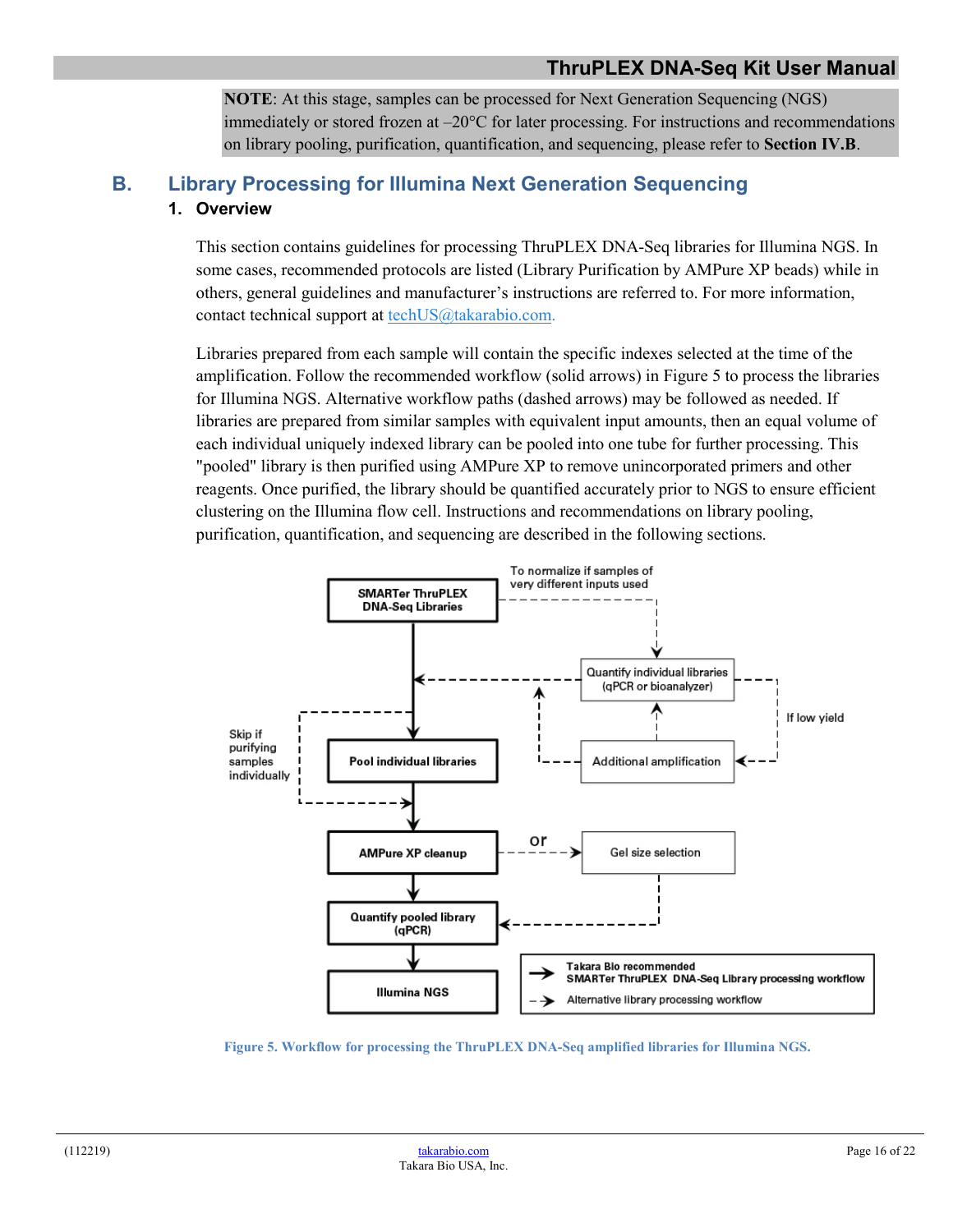## **2. Library Quantification**

There are several approaches available for library quantification, including real-time PCR, UV absorption, fluorescence detection, or sizing and quantification using the Agilent Bioanalyzer. It is important to understand the benefits and limitations of each approach. Real-time PCR-based approaches quantify the library molecules that carry the Illumina adapter sequences on both ends and, therefore, reflect the quantity of the clustering competent library molecules. This approach assumes a relatively uniform size of sheared or fragmented starting gDNA inserts used for library construction.

UV absorption/fluorescence detection-based methods [i.e., Nanodrop (Thermo Scientific), Qubit 2.0 Fluorometer (Life Technologies), or Quant-iT PicoGreen dsDNA Assay Kit (Life Technologies)] quantify total nucleic acid concentration. These methods do not discriminate adapter presence and offer no information about the size of the library molecules. The Agilent Bioanalyzer system provides sizing and quantitation information about the library analyzed, but not the clustering competency.

#### **Quantify ThruPLEX DNA-Seq library by real-time qPCR**

Use the appropriate instrument-specific library quantification kit for Illumina NGS libraries as Takara Library Quantification Kit (Takara Bio, Cat. No. 638324). Dilute 2–5 μl of the library using a 100,000-fold dilution and use this as the template for quantification. Since the adapters result in an approximately 140-bp increase in the DNA fragment size, adjust the length accordingly to calculate the concentration of your library. For example, for a 200-bp DNA input, and taking into account the distribution of fragment size, it is recommended to use 300 bp as the approximate size for calculating library concentration.

**NOTE**: No purification of the template is necessary prior to qPCR due to the large dilution factor.

#### **Quantify ThruPLEX DNA-Seq library using the bioanalyzer**

Dilute an aliquot of each library in TE buffer to 100 pg/ $\mu$ l to 10 ng/ $\mu$ l. Load a 1- $\mu$ l aliquot of this diluted sample onto a Bioanalyzer high sensitivity DNA chip following the manufacturer's instructions (Agilent Technologies, Cat. No. 5067-4626).

#### **3. Additional Amplification**

If the results show less than desirable yield, the remaining library can be further amplified to attain a higher yield (unless a plateau has been reached). The additional amplification can only be performed on **unpurified** libraries. ThruPLEX DNA-Seq libraries can be further amplified with no extra reagents added after storage at 4 $\rm{°C}$  for up to 6 hours or  $\rm{-20}^{\circ}\rm{C}$  for up to 7 days. To perform this additional amplification, spin down the tube(s) or plate containing the libraries (after thawing if the plate or tube was stored at  $-20^{\circ}$ C), transfer them to a thermal cycler, and perform 2–3 PCR cycles as follows:

| Number of<br><b>Cycles</b> | <b>Temperature</b>               | Time                                   |
|----------------------------|----------------------------------|----------------------------------------|
| $2-3$ cycles               | $98^{\circ}$ C<br>$72^{\circ}$ C | 20 <sub>sec</sub><br>50 <sub>sec</sub> |
| cycle                      | ⊿°∩                              | Hold                                   |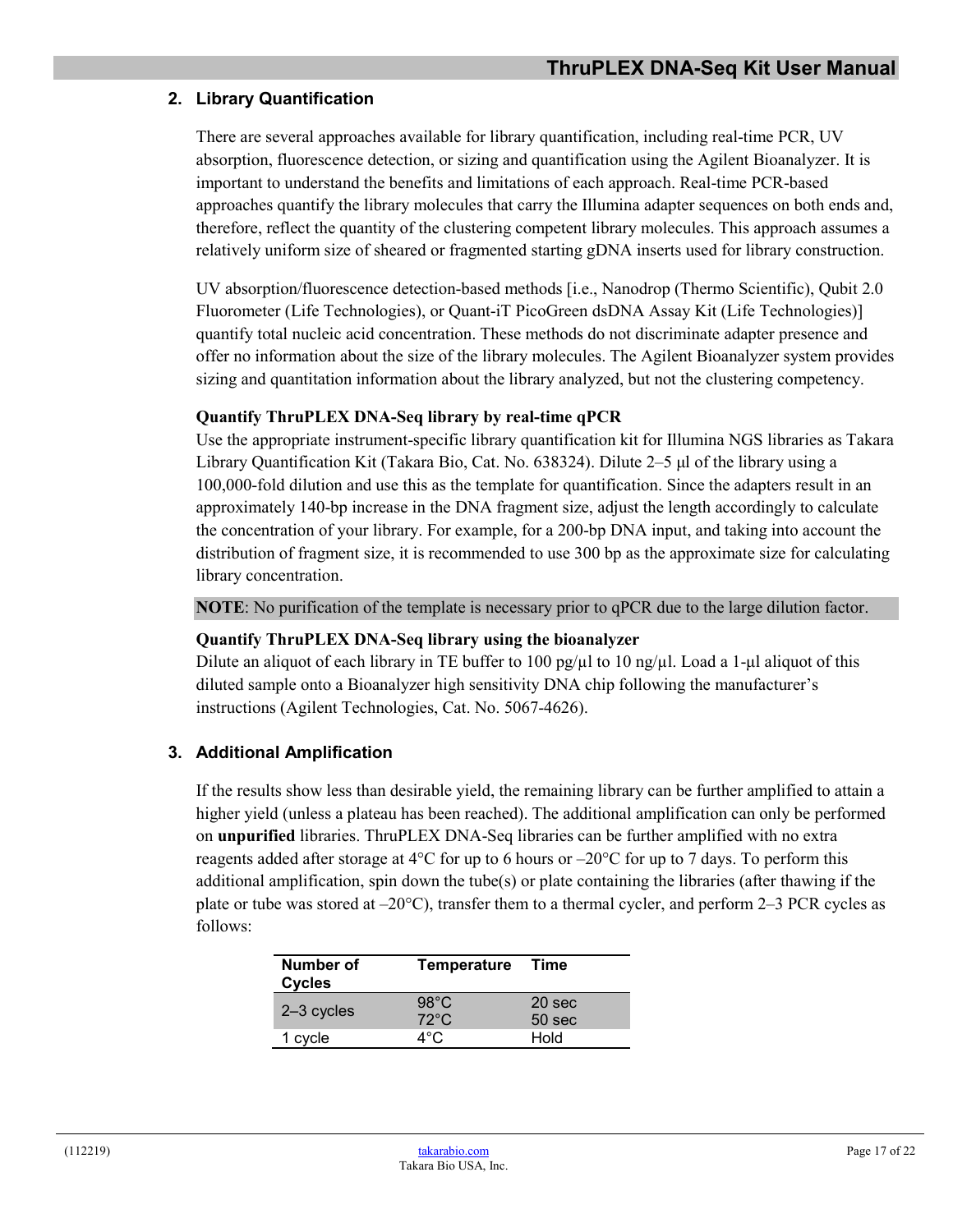### **4. Library Pooling for Purification**

Individual ThruPLEX DNA-Seq libraries containing different indexes can be pooled at desired molar ratios to allow multiplex sequencing of the pooled library. If libraries are prepared from similar input amounts, they can be pooled by combining equal volume aliquots of each library, each containing a unique index or index combination.

Typically, a 10-μl aliquot from each library is adequate and the remainder of the library can be stored at  $-20^{\circ}$ C. The total volume obtained at the end of pooling will vary depending on the number of libraries pooled. For example, if 12 libraries are pooled, then the final volume of the pool is 120 μl; if 48 libraries are pooled, then the volume is 480 μl. A 100-μl aliquot of this pooled library is sufficient for AM Pure XP purification purposes.

Illumina sequencers use a green laser to sequence G/T nucleotides and a red laser to sequence A/C nucleotides. At each sequencing cycle of the index read, at least one of the two nucleotides for each color channel should be present to ensure proper image registration and accurate demultiplexing of pooled samples. Color balance for each base is maintained by selecting index combinations that display this green/red channel diversity at each cycle. Please see Illumina [Index Adapters Pooling](https://support.illumina.com/content/dam/illumina-support/documents/documentation/chemistry_documentation/experiment-design/index-adapters-pooling-guide-1000000041074-02.pdf)  [Guide \(1000000041074 v02\)](https://support.illumina.com/content/dam/illumina-support/documents/documentation/chemistry_documentation/experiment-design/index-adapters-pooling-guide-1000000041074-02.pdf) for guidelines on selecting the appropriate indexes for pooling and multiplexing.

#### **5. Library Purification by AMPure XP beads**

**NOTE**: AMPure XP purification is not necessary if gel size selection is performed.

AMPure XP is the recommended method of library purification. Do not use QIAquick cleanup or other silica-based filters for purification as this will result in incomplete removal of primers.

The ratio of AMPure XP beads to library DNA will determine the size-selection characteristics of the library. The ratio is also application dependent. For most NGS-based applications, a 1:1 bead to sample ratio is recommended. For more information, please refer to the vendor's recommendations on AMPure XP protocols for DNA purification.

#### **Library Purification Reagents (Supplied by the User)**

**Reagent** AMPure XP beads Magnetic separator Freshly prepared 80% (v/v) ethanol TE buffer, pH 8.0 (10 mM Tris-HCl, pH 8.0; 0.1 mM EDTA)

#### **AMPure XP protocol**

#### **NOTES**:

- It is important to bring all the samples and reagents to be used to room temperature.
- Always use freshly prepared  $80\%$  (v/v) ethanol for Step 4 (below).
- Resuspend the AMPure XP reagent by gentle vortexing until no visible pellet is present at the bottom of the container.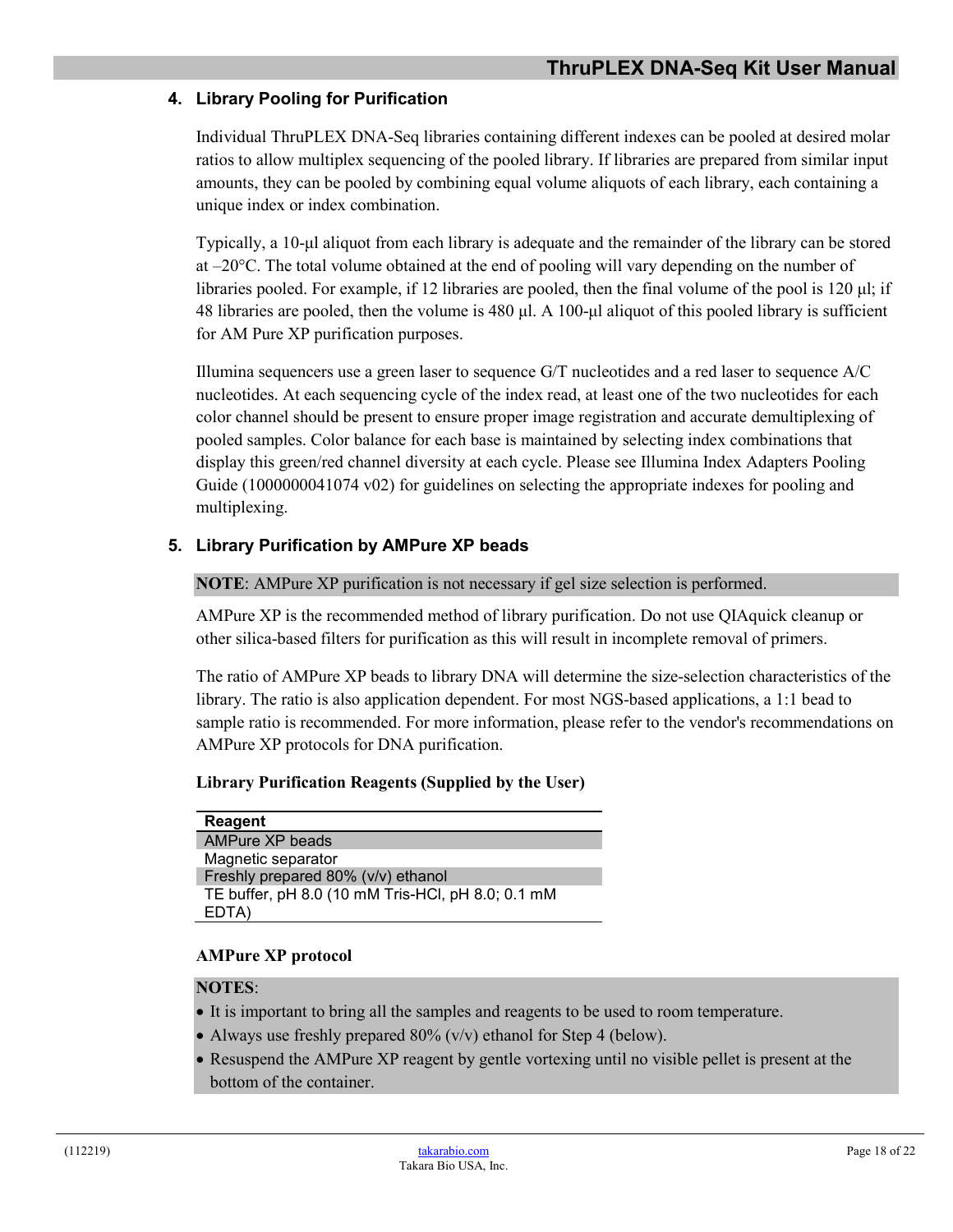- 1. In a 1.5-ml tube, combine AMPure XP reagent with an aliquot of the pooled library at a 1:1 ( $v/v$ ) ratio.
- 2. Mix by pipetting 10 times to achieve a homogeneous solution; incubate for 5 min at room temperature.
- 3. Place the tube on a magnetic stand for 2 min or until the beads are completely bound to the side of the tube(s) and the solution is clear.
- 4. With the tube in the magnetic stand:
	- a. Without disturbing the pellet, use a pipette to remove and discard the supernatant.
	- b. Add 200 μl of 80% (v/v) ethanol to the pellet; incubate for 30 sec.

**NOTE:** The volume of 80% ( $v/v$ ) ethanol should be at least the volume of the sample plus AMPure XP reagent (total volume from Step 1).

- 5. Without disturbing the pellet, use a pipette to remove and discard the supernatant. Repeat Step 4.
- 6. Incubate the tube for 2–5 min at room temperature with the cap open to evaporate residual ethanol. **DO NOT OVER DRY THE PELLET(S)**.
- 7. Remove the tube from the magnetic stand.
- 8. Resuspend the beads in an appropriate volume of TE buffer (10 mM Tris-HCl, pH 8.0; 0.1 mM EDTA) or nuclease-free water.

**NOTE:** Resuspend in nuclease-free water if a vacuum concentrator will be used to concentrate the sample.

- 9. Mix by pipetting 10 times to achieve a homogeneous solution; incubate for 2 min at room temperature.
- 10. Place the tube on a magnetic stand for 1–2 min or until the beads are captured and the solution is clear.
- 11. With the tube in the magnetic stand and without disturbing the pellet, transfer the supernatant with a pipette into a new tube.

**NOTE:** If not used immediately, the purified library can be stored at −20 °C.

#### **6. Library Purification by Gel Size Selection (Alternate)**

#### **NOTE**: Gel size selection is not necessary if AMPure XP purification is performed.

ThruPLEX DNA-Seq libraries can be size-selected prior to sequencing using agarose gel electrophoresis as described in the Illumina Paired-End Sample Preparation Guide (Illumina, Part No. 1005063 Rev. E, 2011), Illumina TruSeq® DNA Sample Preparation Guide (Illumina, Part No. 15026486 Rev. C, 2012), or by using automated platforms such as LabChIP (Caliper Life Sciences), Pippin Prep (Sage Science), or a similar technology.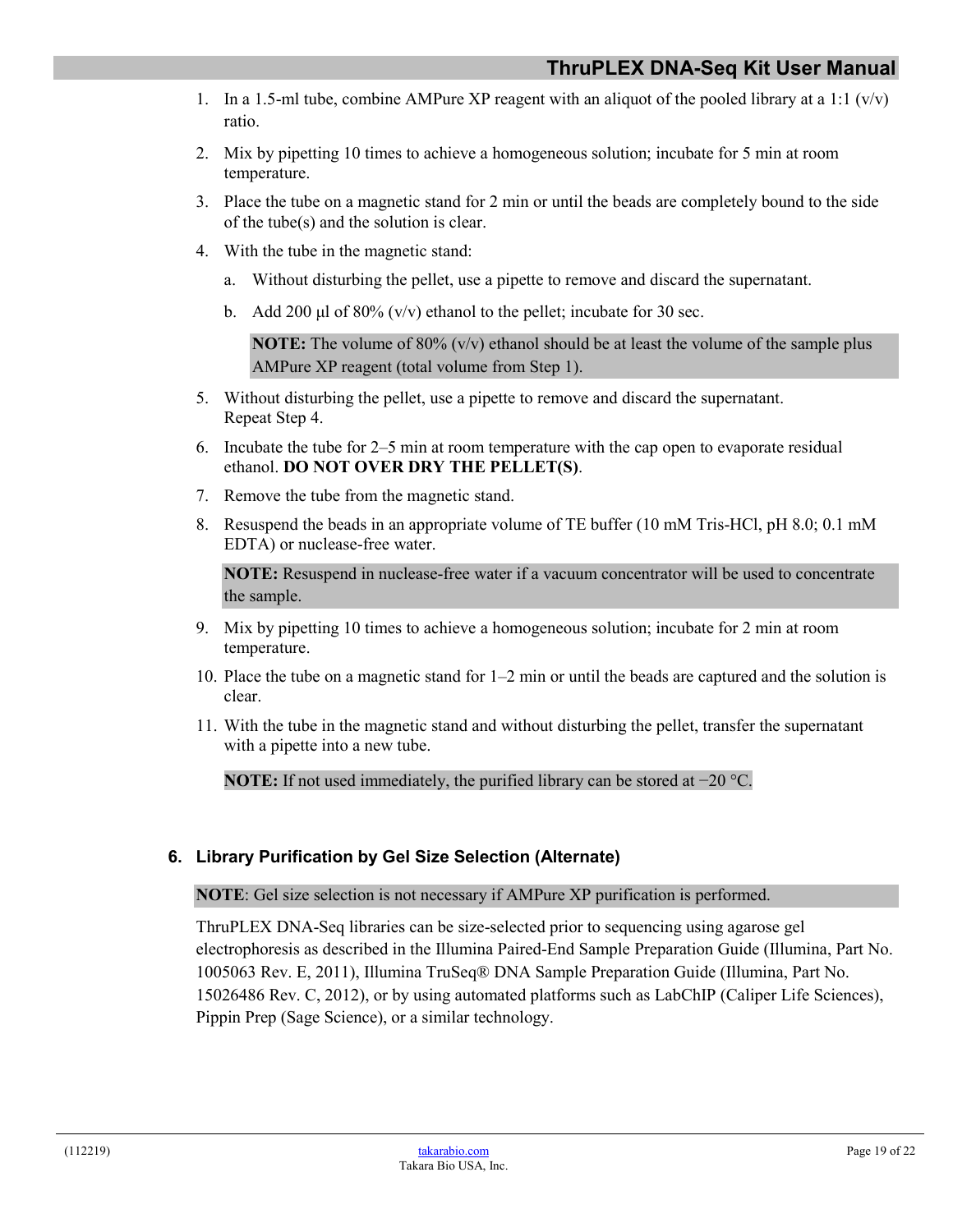When using agarose gel electrophoresis, extraction of the DNA should be performed with QIAquick Gel Extraction Kit (Qiagen, Cat. No. 28704), or MinElute Gel Extraction Kit (Qiagen, Cat. No. 28604) following the manufacturer's instructions.

**NOTE**: The adapters added during the ThruPLEX DNA-Seq library preparation process result in an approximately 140-base pair increase in the size of each library.

#### **7. Sequencing Recommendations**

The ThruPLEX DNA-Seq Kit generates libraries which are ready for cluster amplification and sequencing on Illumina NGS platforms using standard Illumina reagents and protocols for multiplexed libraries. Libraries prepared using the ThruPLEX DNA-Seq Kit result in a size distribution of library fragments that is dependent on the input DNA fragment size (Figure 6).

To achieve optimal cluster density on the Illumina flow cell, it is important to adjust the DNA concentration used for clustering based on these preferences. For example, if using NextSeq, load 1.8 pM of ThruPLEX Plasma-Seq libraries. For sequencing on the Illumina MiSeq®, v3, load 14–15 pM of ThruPLEX DNA-Seq libraries with an average size of 300 bp.

Illumina recommends adding 1 % PhiX control for most libraries. PhiX is a small genome that can be quickly aligned to calculate error rates. It provides a balanced and diverse library to prevent sequencing problems. For low diversity libraries and if experiencing sequencing issues, increase the PhiX control spike-in as recommended in Illumina's bulletin: "How much PhiX spike-in is recommended when sequencing low diversity libraries on Illumina platforms?" (04/07/2017)

For sequencing on the HiSeq®, please refer to Illumina's technical note: Using a PhiX Control for HiSeq Sequencing Runs (Illumina, Pub. No. 770-2011-041, 2016). For sequencing on the MiSeq, instructions for preparing a PhiX control can be found in Illumina's Guide on Preparing Libraries for Sequencing on the MiSeq (Illumina, Part No. 15039740 v06, 2018).



<span id="page-19-0"></span>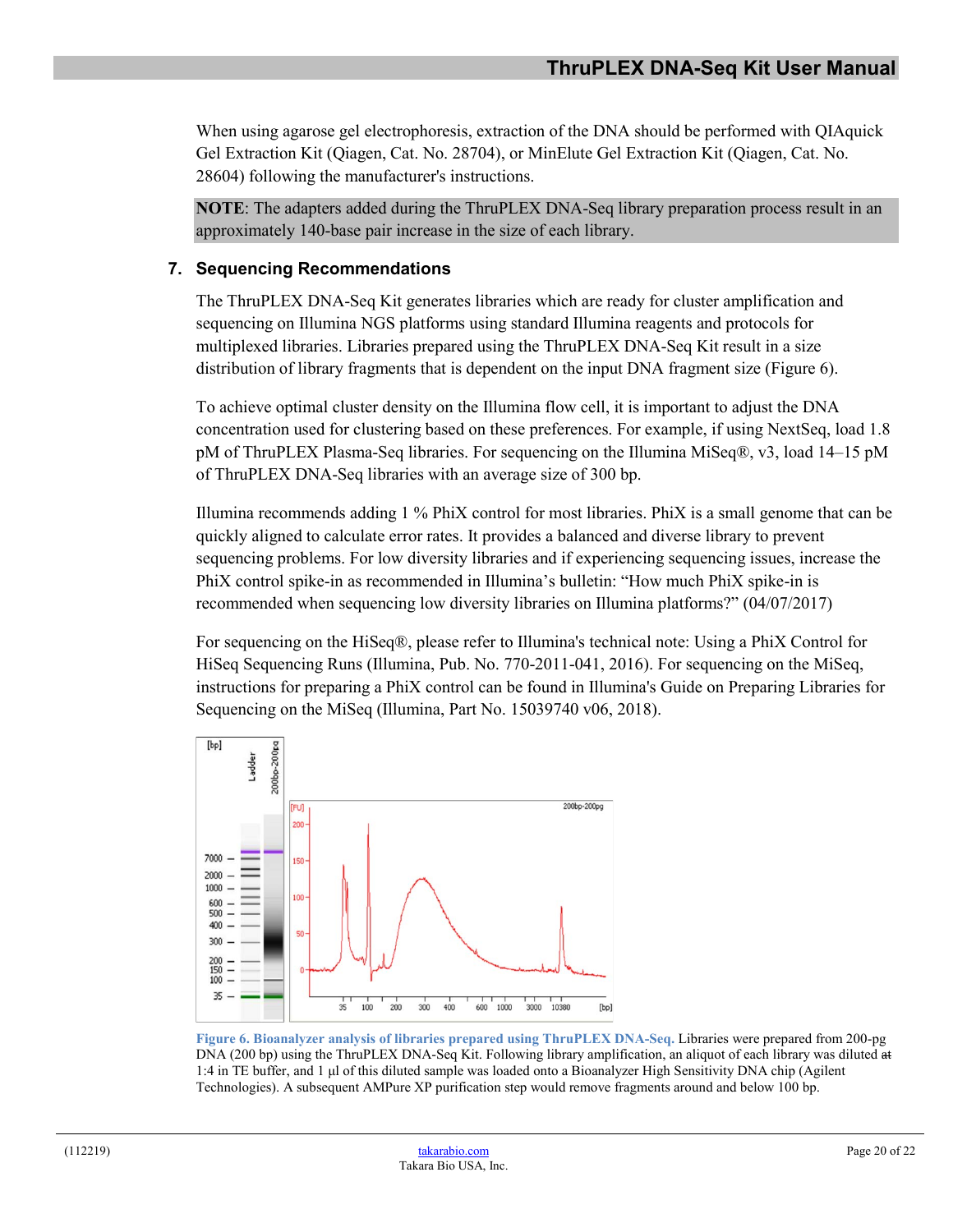# <span id="page-20-0"></span>**Appendix A. Troubleshooting Guide**

#### <span id="page-20-1"></span>**Table 4. Troubleshooting Guide for the ThruPLEX DNA-Seq Kits.**

| Problem                                                                                                                                                   | <b>Potential Cause</b>                                                                                | <b>Suggested Solutions</b>                                                                                                                                                                                                 |
|-----------------------------------------------------------------------------------------------------------------------------------------------------------|-------------------------------------------------------------------------------------------------------|----------------------------------------------------------------------------------------------------------------------------------------------------------------------------------------------------------------------------|
| Sample amplification curve looks like<br>No Template Control (NTC)                                                                                        | No input DNA added                                                                                    | Quantitate input before using the kit                                                                                                                                                                                      |
| amplification curve or does not<br>produce amplified product                                                                                              | Incorrect library template used (e.g.,<br>RNA, ssDNA)                                                 | Adhere to DNA Sample<br>Requirements (Section III.C.)                                                                                                                                                                      |
| NTC amplification curve appears<br>early or produces a yield similar to<br>sample reaction products                                                       | NTC contaminated with DNA                                                                             | Use a fresh control sample and check<br>all reagents.<br>Clean area thoroughly and use PCR-<br>dedicated plastics and pipettes.                                                                                            |
| After purification of the amplified library,<br>Bioanalyzer traces show multiple peaks<br>in addition to the markers                                      | Input sample contains unevenly<br>fragmented DNA of various sizes<br>(e.g., plasma DNA)               | If possible, quantify and check input<br>DNA prior to using the kit.<br>Sequencing is still recommended.                                                                                                                   |
| After purification of the amplified<br>library, Bioanalyzer traces show<br>broad peak(s) extending from less<br>than 1,000 bp to greater than 1,000<br>bp | Library is over-amplified or<br>Bioanalyzer chip is overloaded<br>(common for high-sensitivity chips) | Perform fewer PCR cycles at Stage 5<br>of the Library Amplification Reaction.<br>For high-sensitivity chips, load 100<br>pg/µl to 10 ng/µl. Repeat Bioanalyzer<br>run.                                                     |
|                                                                                                                                                           | DNA mostly consists of single-<br>stranded DNA (ssDNA)                                                | ssDNA is irreparable thus not suitable<br>for library construction                                                                                                                                                         |
| Low yield                                                                                                                                                 | DNA concentration wasn't<br>determined accurately                                                     | DNA yield can be assessed using<br>various methods including<br>absorbance (NanoDrop), agarose gel<br>electrophoresis, use of fluorescent<br>DNA-binding dyes (Qubit), capillary<br>electrophoresis (Agilent Bioanalyzer). |
|                                                                                                                                                           | DNA contains impurities                                                                               | Impurities in DNA can lead to<br>inaccurate measurement of DNA<br>concentration and could potentially<br>inhibit subsequent reactions.                                                                                     |
|                                                                                                                                                           | DNA is not fragmented                                                                                 | DNA larger than 1 kb must be<br>fragmented. The acceptable size for<br>library construction ranges between<br>50 bp to 1000 bp.                                                                                            |